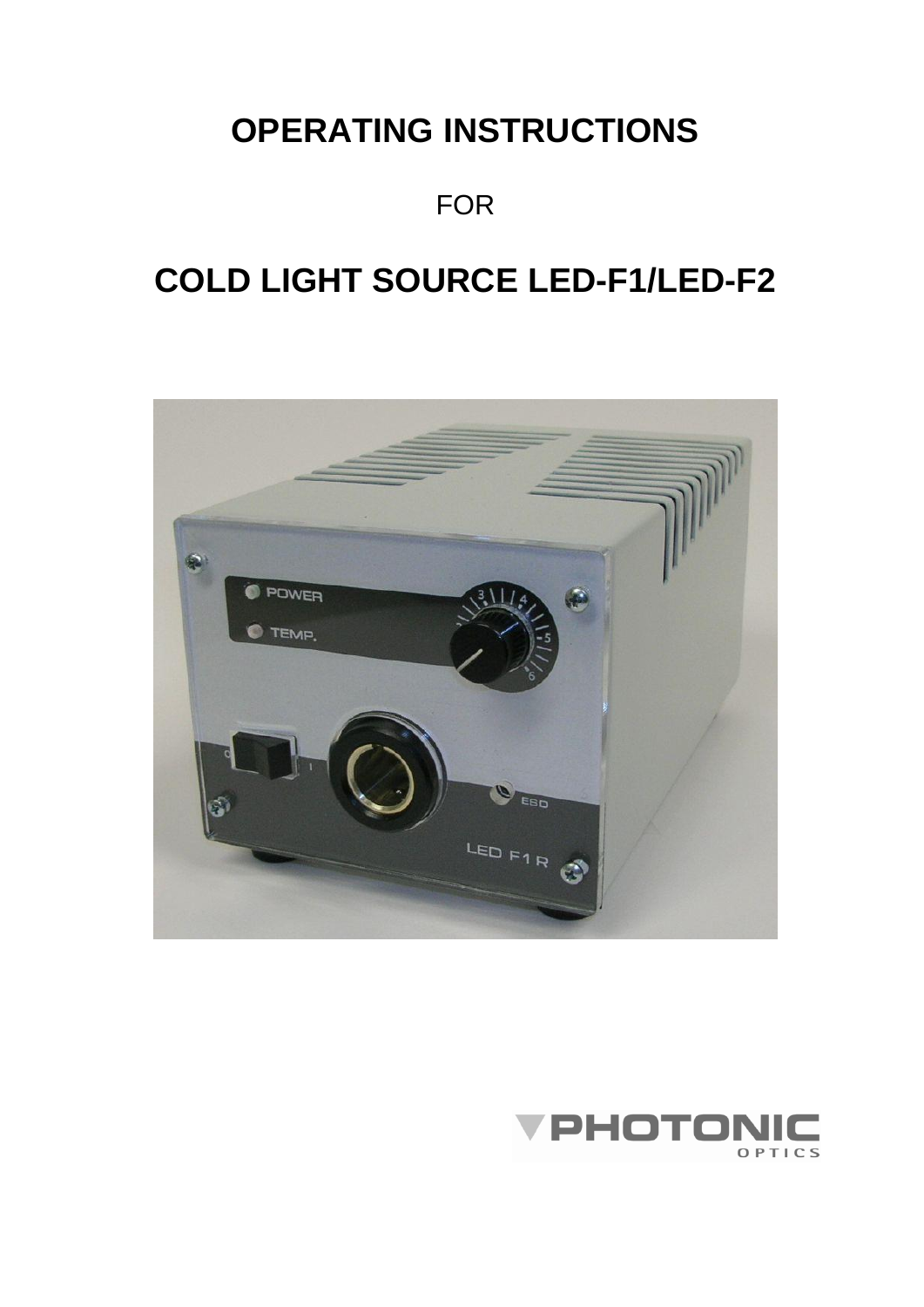

power supply can change depending on availability (can be either desktop OR wall plug power supply)

- ...LED green (POWER)
- ...LED red (TEMP.)
- ...Brightness control
- ...Lightguide connection
- ...ESD connection
- ...24DC input
- ...Type plate
- ...Socket for mains cable
- ...24VDC plug connector
- .On/Off switch
- .Remote (optional)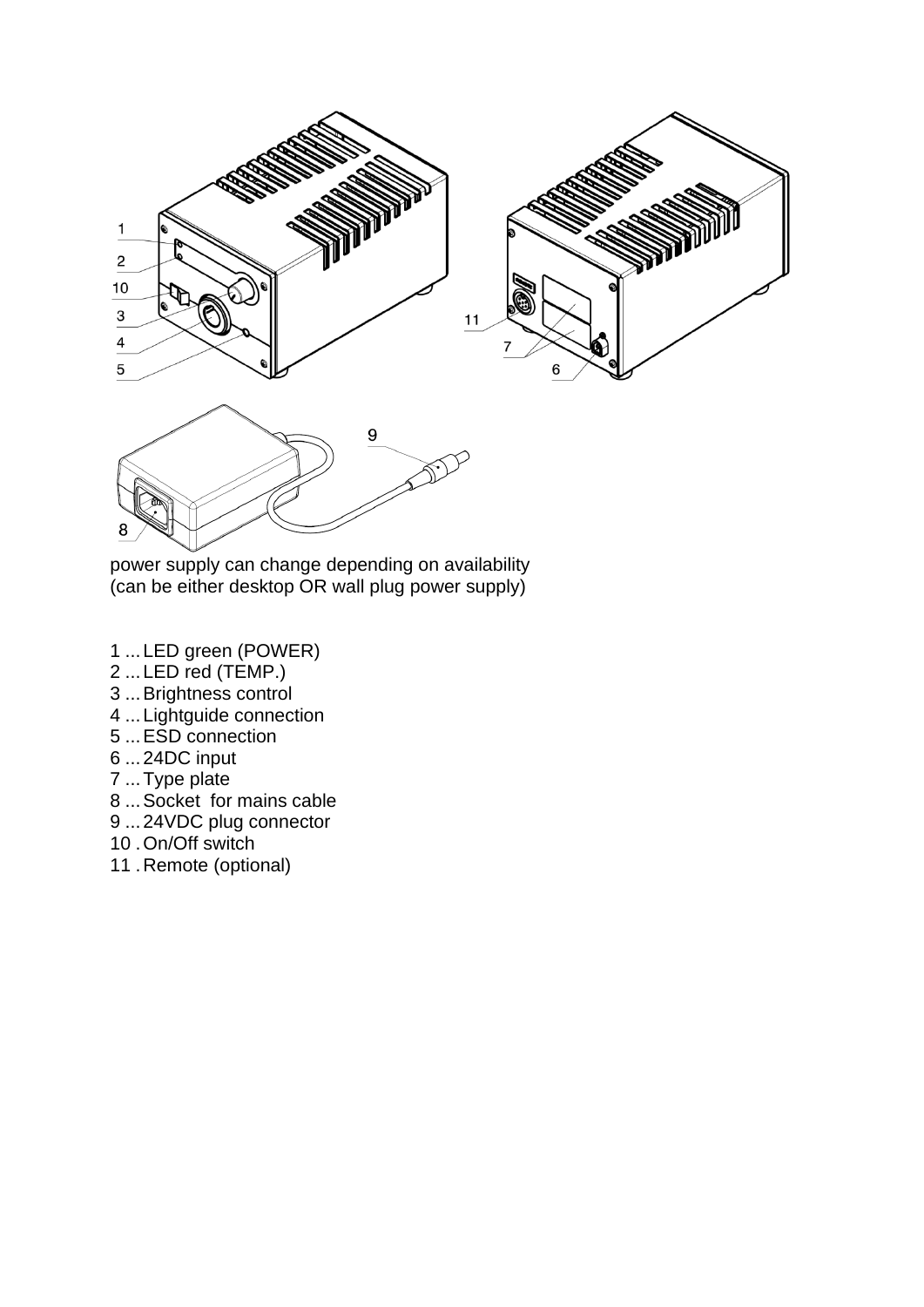# **OPERATING INSTRUCTIONS FOR LED-F1/F2 COLD LIGHT SOURCE**

Please read all the operating instructions completely and carefully before operating this device!

# **TECHNICAL DATA**

# **LED-F1/F2**

| Model                                      | $LED-F1(R)$                           | $LED-F2(R)$                                          |  |  |  |
|--------------------------------------------|---------------------------------------|------------------------------------------------------|--|--|--|
| Lamps                                      | High-power LED                        |                                                      |  |  |  |
| Range control                              | min. 30:1                             |                                                      |  |  |  |
| Color temperature typ.                     |                                       | 6000K                                                |  |  |  |
| Colour rendering index                     |                                       | 70                                                   |  |  |  |
| Power input typ.                           |                                       | <b>22W</b>                                           |  |  |  |
| Power supply                               |                                       | 24V DC +/- 5%, 1000mA                                |  |  |  |
|                                            |                                       | Socket f. hollow pin 5.5 x 2.1 mm                    |  |  |  |
| On/Off switch                              |                                       |                                                      |  |  |  |
| Brightness control                         |                                       | Infinitely variable using rotary potentiometer, with |  |  |  |
|                                            |                                       | Index marks 1-6                                      |  |  |  |
| Indicator lamps                            |                                       | LED RED (Temperature status)                         |  |  |  |
|                                            |                                       | <b>LED GREEN (Functional status)</b>                 |  |  |  |
| <b>ESD</b> socket                          | for 4mm banana plug                   |                                                      |  |  |  |
|                                            | for potential                         |                                                      |  |  |  |
|                                            | equalisation                          |                                                      |  |  |  |
| Cooling                                    | without fan by                        | with DC fan                                          |  |  |  |
|                                            | convection                            |                                                      |  |  |  |
| Housing                                    | vents on top and side                 | top and side closed                                  |  |  |  |
| Remote                                     | only with "R" models                  |                                                      |  |  |  |
| Lightguide connection                      |                                       | Photonic standard dia 15mm (galvanically             |  |  |  |
|                                            |                                       | <i>isolated</i> )                                    |  |  |  |
| Operating environment for normal operation | 10-30°C and 30-70 % relative humidity |                                                      |  |  |  |
| Storage/transportation                     | 0-40°C and 30-70 % relative humidity  |                                                      |  |  |  |
| Dimension height x width x depth           | 96 x 110 x 175 mm without controls    |                                                      |  |  |  |
| Weight                                     | 2500g                                 |                                                      |  |  |  |
| Type of protection (Protection class)      | Ш                                     |                                                      |  |  |  |
| Conformity                                 | CE (EMC Directive 89/336/EEC), RoHS   |                                                      |  |  |  |

(\*) LEDs are suitable for use at temperatures up to 40 °C. However, increasing temperature and humidity results in a reduction in service life. For optimal use, the ambient temperature should be 25 °C (or lower) and the relative humidity 50 % (or lower).

# **Description**

This new type of LED illumination device (Light Emitting Diode) has been developed for stereomicroscopy illumination purposes in industrial and laboratory settings. In purchasing this product, you have acquired a high-quality LED illumination unit for all applications requiring intensive light with minimal heat generation. LEDs are employed as the illuminant.

Some models are available as "MED" for illumination purposes in medical applications, which can be [identifie](http://dict.leo.org/ende?lp=ende&p=HJfPXW&search=identifiable)d by the "BF" mark on the type label. When using the "MED" models, the enclosed medical power supply must be used.

Only use spareparts and accessories which are approved for use in medical applications. Contact your dealer for more information.

The following features are characteristic of this type of illumination:

- ▼ Color temperature 6,000 K
- ▼ Ripple and flicker free
- ▼ Long LED service life
- ▼ Quiet vibration-free operation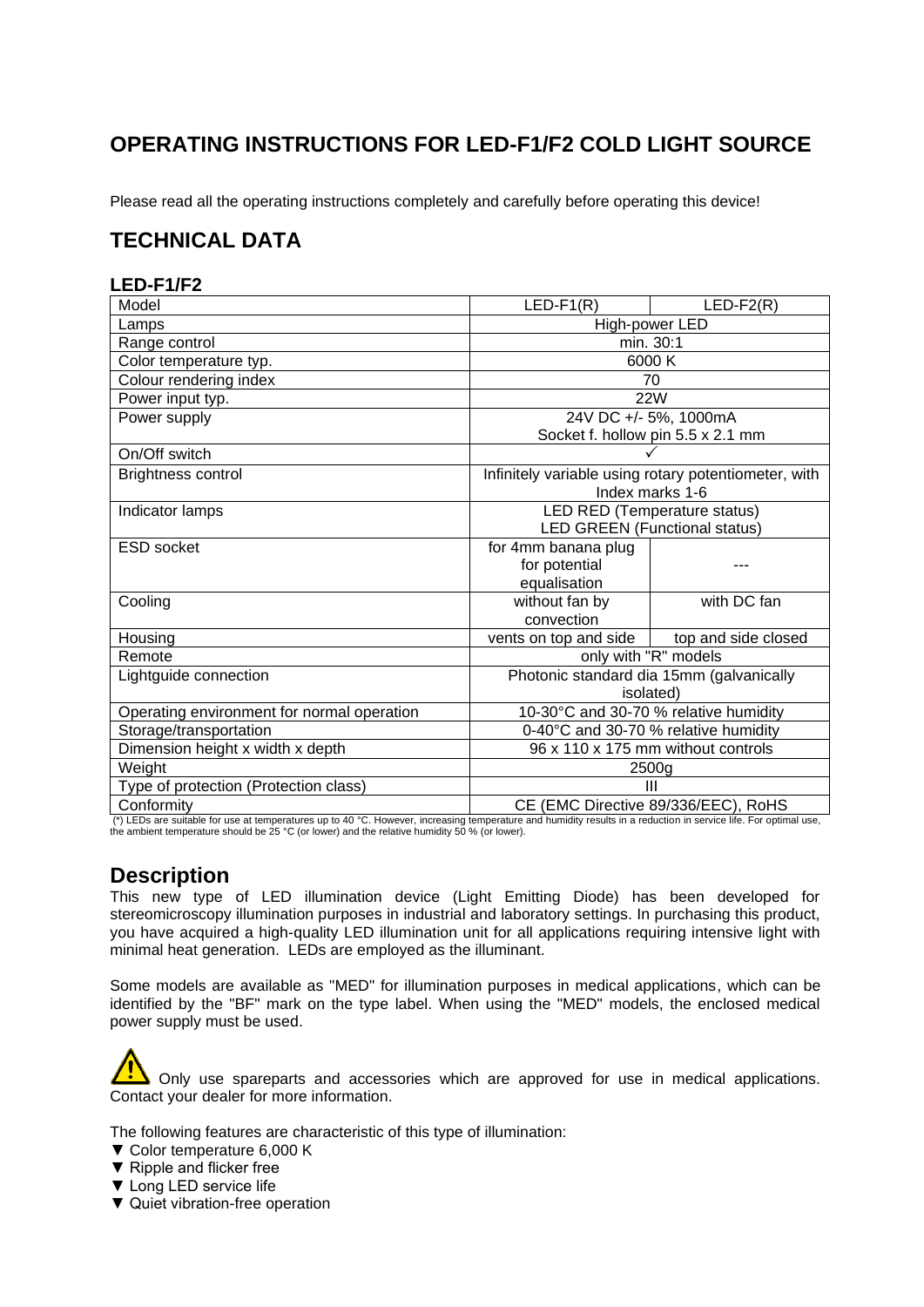▼ Extremely compact construction

This light source has a light guide connection (4) for fibre optic products such as ring lights, goose necks, transmitted light illuminators and flexible light guides.

The modular design of the LED illumination device provides in combination with fibre-optic

- ▼ ringlights homogeneous shadow-free illumination
- $\blacktriangledown$  flexible lightguides directional illumination
- ▼ transmitted light illuminators homogenous transmitted light illumination

# **INDICATION FOR USE IN THE USA**

If the "cTUVus" symbol is shown on the identification label, the device is built in conformance with UL2601-1. All other standards and laws required for operation for medical products (FDA, FCC...) must be met by the local dealer and demonstrated to the user. Without these proofs, the device must not be put into operation in medical purposes. In addition, note that these light sources must be equipped with a special "hospital grade" or "hospital only" power cable according to UL817/UL498 and connected to the corresponding sockets. The light source must not come into contact with the patient!!

# **SYMBOLS USED ON THE DEVICE**



CE Mark of conformity: Confirms conformity with EU directive.



Lights, suitable for direct attachemnt to normal inflammable mounting surfaces.



This symbol indicates the year of manufacture.



Optional: cTÜVus symbol: Confirms conformity with UL2601-1 if it is attached to the nameplate



This symbol on the nameplate indicates that these light sources were built for BF-type applied parts, i.e., the fiber-optics connection (flange) is isolated from the remaining device and from protective ground.

# **SAFETY INFORMATION**

Two warning symbols are used throughout this document:



Caution: Risk of electrical shock!

Caution: Dangerous area. Warning: Refer to accompanying documentation!

This section contains safety information which must be observed strictly when using this device. It is in your own best interest to pay attention to all warnings and safety information on the unit itself and in this manual.

## **Target audience**

People working with the device must read the sections which are relevant to their work. This applies especially to the chapter entitled "Safety information".

**Duty of observation with respect to product**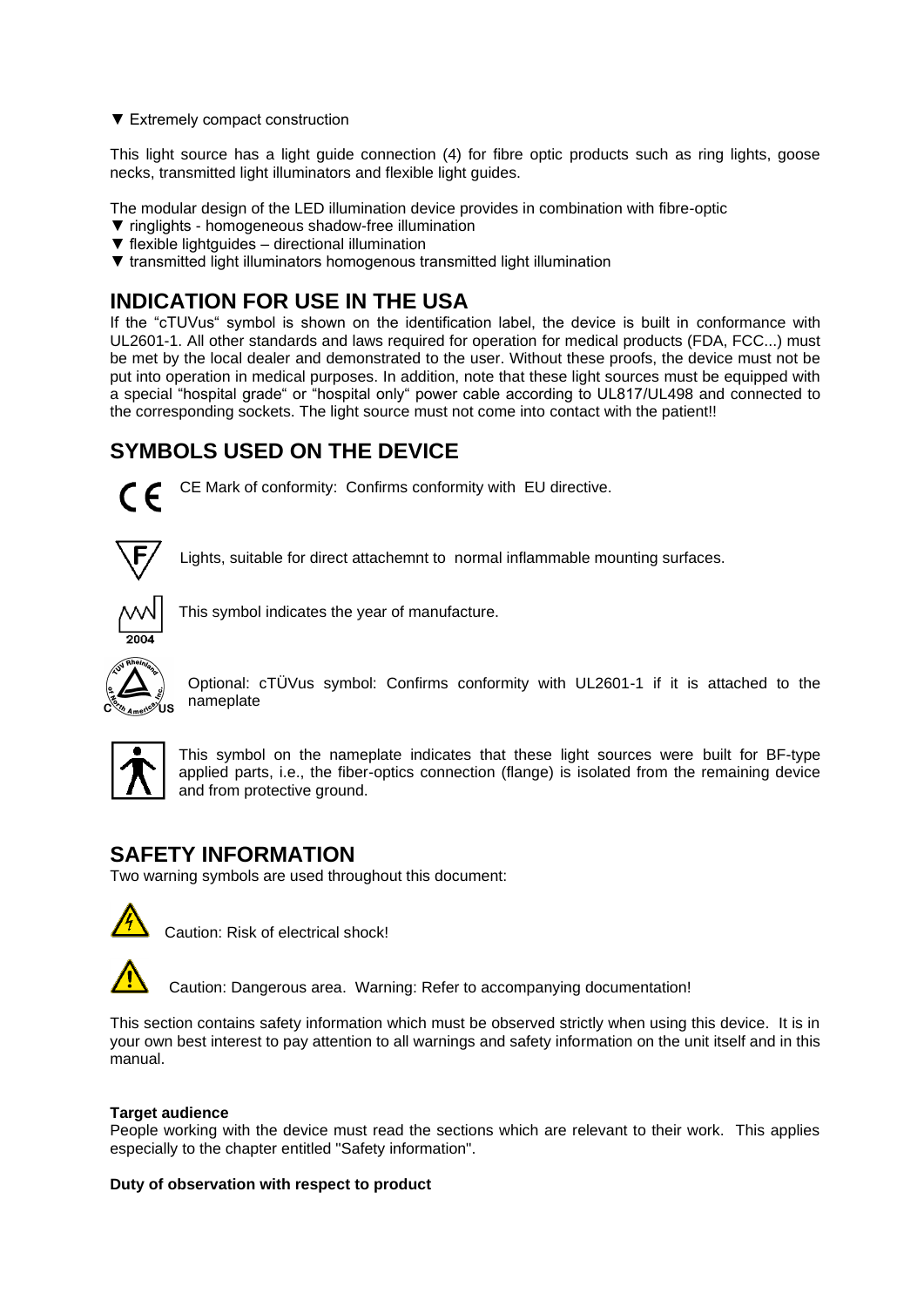The operator must report all operational irregularities or changes to components of relevance to safety to the responsible supervisor or the manufacturer immediately.

### **Storage location of operating instructions**

We recommend storing these operating instructions near the device to ensure quick access by operating staff when information is required.

#### **Legal provisions**

National and local safety and accident prevention regulations which are in force must be strictly observed in addition to the operational guidelines issued by the operating entity.

# **No technical modifications whatsoever are to be made to this device under any circumstances!**

Refer to specifications in "Technical Data" section for binding operational limits.

Do not use this unit near water or in any space with extreme humidity. In order to prevent electric shock, do not expose this appliance to rain or high humidity.

Never spill liquid on the unit or insert foreign objects into the unit. This could result in electric shock or damage to the unit.

Do not place flammable materials on or near the unit at any time. Keep the unit away from any sources of heat. The device has not been approved for operation in areas subject to explosion hazards!

The device may only be operated using the mains voltage indicated.

Never open the device or any components unless instructed expressly to do so somewhere in these instructions.

# Never look directly into the LEDs or into the end of the light guide as this may result in injury or damage of your eyes.

#### **Cleaning**

Before cleaning, disconnect the product from the electrical supply and let it cool off for at least 15 minutes. For cleaning, use only a cloth dampened with (soap) water or 5% ethanol or isopropylene alcohol, but never use any combustible or flammable liquids. Allow the device to dry sufficiently before startup. If fluids accidentally enter the device, unplug the power supply cable immediately and take the unit to the service location for repair. Carefully remove any dust that may have collected at the vent openings.

The use of high concentrations or an excessive cleaning can lead to scratches or [discoloration](http://dict.leo.org/ende?lp=ende&p=HJfPXW&search=discoloration) of the panel!

### **Replacement parts**

Use only original spare parts. If this is not done, it can lead to personal injury and material damage. Refer to "Spare Parts" section for item numbers. If necessary contact your local dealer.

#### **Responsibility**

As the ultimate legal entity, the operating institution is responsible for ensuring the proper use of the device and for providing other operators with the necessary information and it specifies the competencies required to operate the device.

Disconnect the mains cable when the unit is not being used for an extended period of time. Only use original mains cables. Route the cable so that it cannot be pinched or severed. For reasons of safety only use the grounded 3-pin mains cable.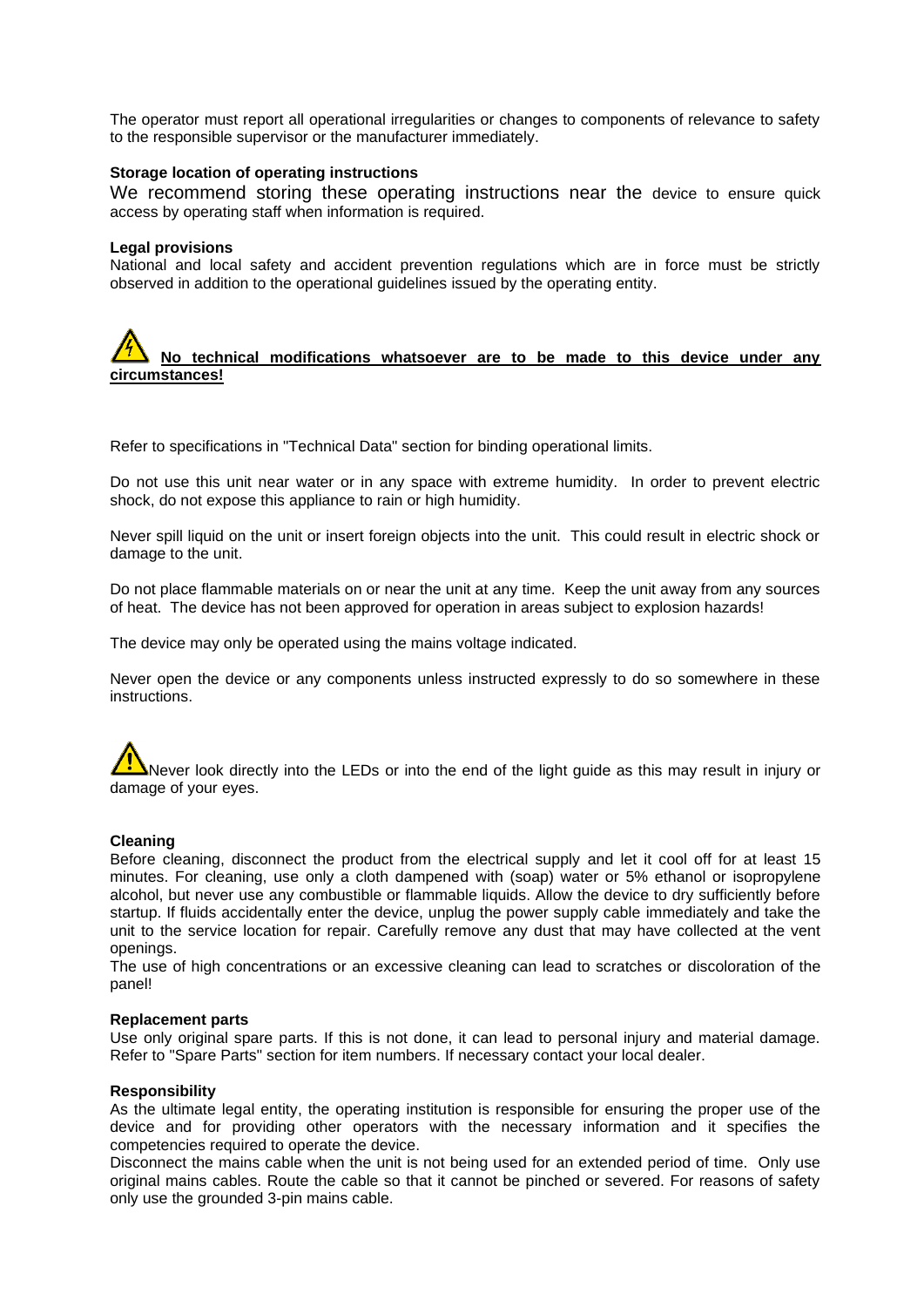Repairs which are not described in this document must only be carried out by authorised workshops. The manufacturer is not liable for any damage resulting from a failure to comply with the above instructions!

## **Technological state**

Photonic LED illumination devices constitute state-of-the-art technology and employ recognized safety standards.

- This instrument was designed and built in accordance with the following regulations and standards:
- ▼ EEC/89/336: Electromagnetic compatibility (CE)

# **EMC warnings for "MED" models**

This chapter describes the measures required in EN60601-1-2 (electromagnetic compatibility) for ensuring electromagnetic compatibility (EMC).

Medical electrical equipment are subject to special precautionary measures with respect to EMC. Failure to observe these instructions can lead to an increased emission or a reduced noise immunity of the device or system! Portable and mobile HF communications equipment can affect medical electrical equipment!

## In the medical area and application, use only accessories declared for this purpose by the manufacturer!

Do not place the device immediately next to other devices and avoid stacking with other devices. However, if the operation does require it, device and system must be closely monitored so that normal operation in this arrangement can be checked!

Use only the supplied power cables (max. 2.5 m)! Longer and different power cables can lead to an increased emission or a reduced noise immunity of the device or system!

## **Table 201: Guidance and manufacturer's declaration – electromagnetic emission**

| <b>This</b><br>intended<br>device<br>IS                                                       | for       | use<br>in.        | the | electromagnetic environment specified              |    |           |     |     |          | below. |
|-----------------------------------------------------------------------------------------------|-----------|-------------------|-----|----------------------------------------------------|----|-----------|-----|-----|----------|--------|
| The customer or the user of this device should assure that it is used in such an environment. |           |                   |     |                                                    |    |           |     |     |          |        |
| <b>Emission test</b>                                                                          |           | <b>Compliance</b> |     | Electromagnetic environment - guidance             |    |           |     |     |          |        |
| <b>RF</b>                                                                                     | emissions | Group 1           |     | This device uses RF energy only for its internal   |    |           |     |     |          |        |
| CISPR <sub>11</sub>                                                                           |           |                   |     | function. Therefore, its RF emissions are very low |    |           |     |     |          |        |
|                                                                                               |           |                   |     | and are not likely to cause any interference in    |    |           |     |     |          |        |
|                                                                                               |           |                   |     | nearby electronic equipment.                       |    |           |     |     |          |        |
| RF.                                                                                           | emissions | Class B           |     | <b>This</b><br>device                              | is | suitable  | for | use | in.      | all    |
| CISPR 11                                                                                      |           |                   |     | establishments.                                    |    | including |     |     | domestic |        |
| Harmonic                                                                                      | emissions | Class C           |     | establishments and those directly connected to     |    |           |     |     |          |        |
| IEC 61000-3-2                                                                                 |           |                   |     | the public low-voltage power supply network that   |    |           |     |     |          |        |
| Voltage fluctuations/flicker emissions                                                        |           | Complies          |     | supplies buildings used for domestic purposes.     |    |           |     |     |          |        |
| IEC 61000-3-3                                                                                 |           |                   |     |                                                    |    |           |     |     |          |        |
| <b>RF</b>                                                                                     | emissions | Complies          |     |                                                    |    |           |     |     |          |        |
| CISPR 15                                                                                      |           |                   |     |                                                    |    |           |     |     |          |        |

### **Table 202: Guidance and manufacturer's declaration – electromagnetic immunity**

| l This<br>is<br>device        |                         | intended for use in the electromagnetic environment specified<br>below.                       |
|-------------------------------|-------------------------|-----------------------------------------------------------------------------------------------|
|                               |                         | The customer or the user of this device should assure that it is used in such an environment. |
| <b>Immunity test</b>          |                         | IEC 60601 test level and Electromagnetic environment - guidance                               |
|                               | <b>Compliance level</b> |                                                                                               |
| Electrostatic discharge $\pm$ | kV.<br>6                | contact   Floors should be wood, concrete or ceramic tile. If                                 |
| IEC 61000-4-2                 | $± 8$ kV air            | floors are covered with synthetic material, the                                               |
|                               |                         | relative humidity should be at least 30%.                                                     |
| Electrical                    |                         | fast $\vert \pm 2 \vert$ kV for power supply Mains power quality should be that of a typical  |
| transient/burst               | <b>IEC</b> lines        | commercial or hospital environment.                                                           |
| 61000-4-4                     | 1 kV for input/output   |                                                                                               |
|                               | lines (not applicable)  |                                                                                               |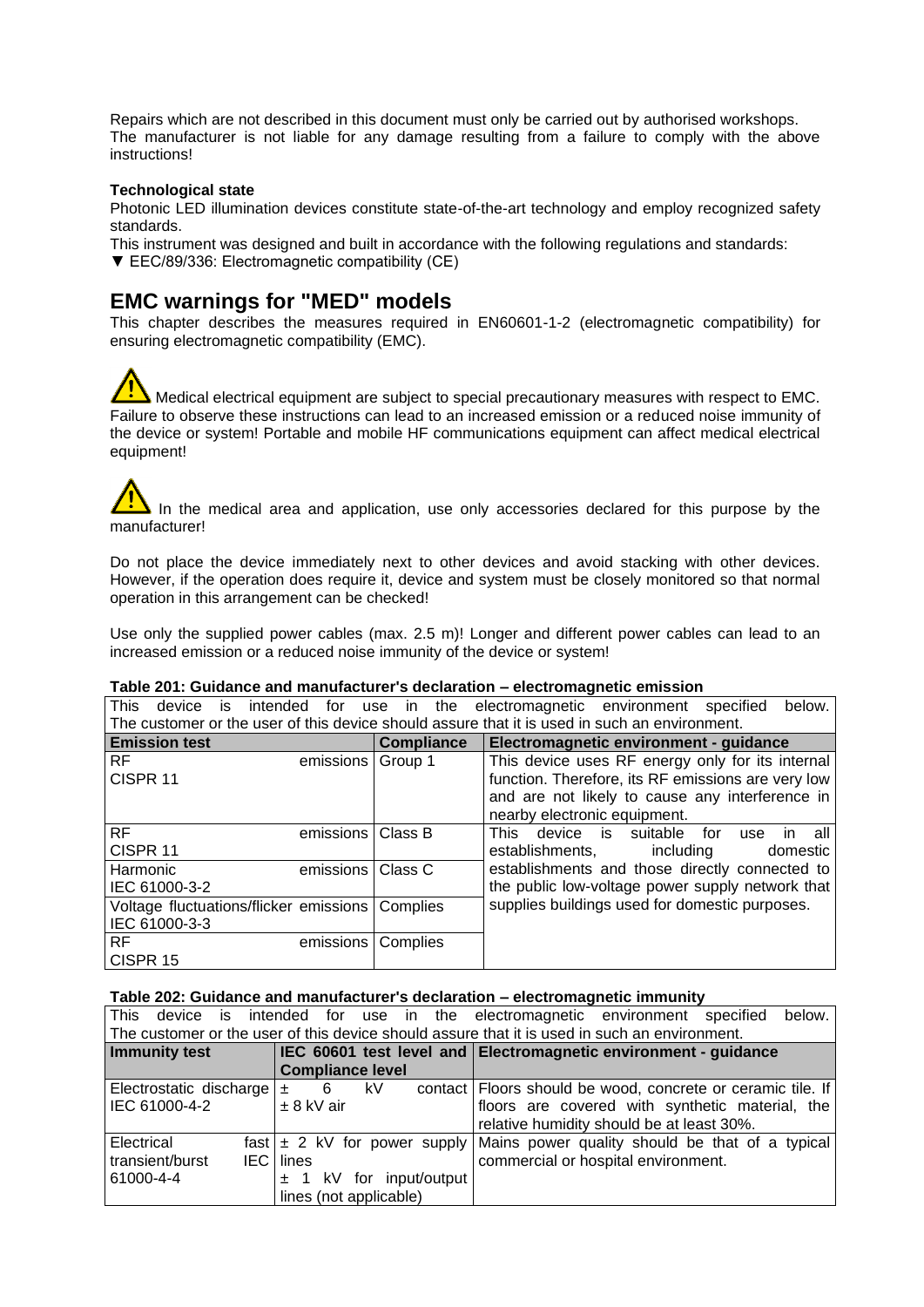| Surge IEC 61000-4-5                                                                                            |                                                           | $\pm$ 1 kV differential mode Mains power quality should be that of a typical                                          |  |  |  |
|----------------------------------------------------------------------------------------------------------------|-----------------------------------------------------------|-----------------------------------------------------------------------------------------------------------------------|--|--|--|
|                                                                                                                | ± 2 kV common mode                                        | commercial or hospital environment.                                                                                   |  |  |  |
| Voltage<br>dips,                                                                                               |                                                           | short $ $ < 5% U <sub>T</sub> (> 95% dip in U <sub>T</sub> )   Mains power quality should be that of a typical        |  |  |  |
| interruptions<br>and for                                                                                       | $\frac{1}{2}$                                             | cycle   commercial or hospital environment. If the use of                                                             |  |  |  |
| voltage                                                                                                        |                                                           | variations on   40% U <sub>T</sub> (60% dip in U <sub>T</sub> ) for   this device requires continued operation during |  |  |  |
| $input \mid 5$<br>supply<br>power                                                                              |                                                           | cycles   power mains interrupts, it is recommended that this                                                          |  |  |  |
| lines                                                                                                          |                                                           | 70% $U_T$ (30% dip in $U_T$ ) for device be powered from an uninterruptible power                                     |  |  |  |
| IEC 61000-4-11                                                                                                 | 25                                                        | cycles supply or a battery.                                                                                           |  |  |  |
|                                                                                                                | $< 5\%$ U <sub>T</sub> ( $> 95\%$ dip in U <sub>T</sub> ) |                                                                                                                       |  |  |  |
|                                                                                                                | for 5s                                                    |                                                                                                                       |  |  |  |
| Power<br>frequency 3A/m                                                                                        |                                                           | Power frequency magnetic fields should be at                                                                          |  |  |  |
| Hz/60<br>Hz)<br>(50)                                                                                           |                                                           | levels characteristic of a typical location in a typical                                                              |  |  |  |
| field<br>magnetic                                                                                              |                                                           | commercial or hospital environment.                                                                                   |  |  |  |
| IEC 61000-4-8                                                                                                  |                                                           |                                                                                                                       |  |  |  |
| $\overline{\phantom{a}}$ NOTE U <sub>T</sub> is the a.c. mains voltage prior to application of the test level. |                                                           |                                                                                                                       |  |  |  |

## **Table 204: Guidance and manufacturer's declaration – electromagnetic immunity**

|                                                                                                           |                                                                   |                                  | rasiv 201. Odiadirov dria mandialacianon o avoididaton - vivodi omagnotiv minitanity                    |             |
|-----------------------------------------------------------------------------------------------------------|-------------------------------------------------------------------|----------------------------------|---------------------------------------------------------------------------------------------------------|-------------|
| <b>This</b><br>device                                                                                     | is                                                                |                                  | intended for use in the electromagnetic environment specified                                           | below.      |
|                                                                                                           |                                                                   |                                  | The customer or the user of this device should assure that it is used in such an environment.           |             |
| Immunity test $ $ IEC                                                                                     |                                                                   | 60601 test Compliance            | Electromagnetic                                                                                         | environment |
|                                                                                                           | level                                                             | level                            | guidance                                                                                                |             |
|                                                                                                           |                                                                   |                                  | Portable and mobile RF communications equipment should be used no closer to any part of this device,    |             |
|                                                                                                           |                                                                   |                                  | including cables, than the recommended separation distance calculated from the equation applicable to   |             |
|                                                                                                           | the frequency of the transmitter: Recommended separation distance |                                  |                                                                                                         |             |
| Conducted RF 3                                                                                            |                                                                   | $V_{\sf eff}$ 3 $\Box$ $V1$ in V |                                                                                                         |             |
|                                                                                                           | IEC 61000-4-6   150 kHz to 80 MHz                                 |                                  | $d = \left(\frac{3.5}{V1}\right) * \sqrt{P}$                                                            |             |
|                                                                                                           |                                                                   |                                  |                                                                                                         |             |
| Radiated                                                                                                  | $RF 3$ $V/m 3 \Box E1$ in $V/m$                                   |                                  |                                                                                                         |             |
|                                                                                                           | IEC 61000-4-3 80 MHz to 2.5 GHz                                   |                                  | $d = \left(\frac{3.5}{E1}\right) * \sqrt{P}$ $d = \left(\frac{7}{E1}\right) * \sqrt{P}$                 |             |
|                                                                                                           |                                                                   |                                  |                                                                                                         |             |
|                                                                                                           |                                                                   |                                  | 80 MHz to 800 MHz 800 MHz to 2.5 GHz                                                                    |             |
|                                                                                                           |                                                                   |                                  | Where P is the maximum output power rating of the transmitter in watts (W) according to the transmitter |             |
|                                                                                                           |                                                                   |                                  | manufacturer and d is the recommended separation distance in meters (b). Field strengths from fixed RF  |             |
|                                                                                                           |                                                                   |                                  | transmitters, as determined by an electromagnetic site survey (a), should be less than the compliance   |             |
| level in each frequency range (b).                                                                        |                                                                   |                                  |                                                                                                         |             |
| Interference may occur in the vicinity of equipment marked with the following symbol:                     |                                                                   |                                  |                                                                                                         |             |
| At 80 MHz and 800 MHz, the higher frequency range applies. These guidelines may not apply in all          |                                                                   |                                  |                                                                                                         |             |
| situations. Electromagnetic propagation is affected by absorption and reflection from structures, objects |                                                                   |                                  |                                                                                                         |             |
| and people.                                                                                               |                                                                   |                                  |                                                                                                         |             |
| (a)                                                                                                       |                                                                   |                                  | Field strengths from fixed transmitters, such as base stations for radio (cellular /cordless)           |             |
|                                                                                                           |                                                                   |                                  | telephones and land mobile radios, amateur radio, AM and FM radio broadcast and TV broadcast cannot     |             |

telephones and land mobile radios, amateur radio, AM and FM radio broadcast and TV broadcast cannot be predicted theoretically with accuracy. To assess the electromagnetic environment due to fixed RF transmitters, an electromagnetic site survey should be considered. If the measured field strength in the location in which this device is used exceeds the applicable RF compliance level above, this device should be observed to verify normal operation. If abnormal performance is observed, additional measures may be necessary, such as reorienting or relocation this device .

(b) Over the frequency range 150 kHz to 80 MHz, field strengths should be less than [V1] V/m.

## **Table 206: Recommended separation distances between portable and mobile RF communications equipment and this device**

This device is intended for use in an electromagnetic environment in which radiated RF disturbances are controlled. The customer or the user of this device can help prevent electromagnetic interference by maintaining a minimum distance between portable and mobile RF communications equipment (transmitters) and this device as recommended below, according to the maximum output power of the communications equipment.

| $\mid$ Rated $\mid$ maximum $\mid$ Separation distance according to frequency of transmitter in meters [m]               |               |  |  |                                              |                                              |  |  |                                            |  |  |
|--------------------------------------------------------------------------------------------------------------------------|---------------|--|--|----------------------------------------------|----------------------------------------------|--|--|--------------------------------------------|--|--|
| $\mid$ output power of $\mid$ 150 kHz to 80 MHz $\mid$ 80 MHz to 800 MHz $\mid$ 800 MHz to 2.5 GHz $\mid$<br>transmitter | $\mathsf{in}$ |  |  |                                              |                                              |  |  |                                            |  |  |
| <b>Watt [W]</b>                                                                                                          |               |  |  | $d = \left(\frac{3.5}{V1}\right) * \sqrt{P}$ | $d = \left(\frac{3.5}{E1}\right) * \sqrt{P}$ |  |  | $d = \left(\frac{7}{E1}\right) * \sqrt{P}$ |  |  |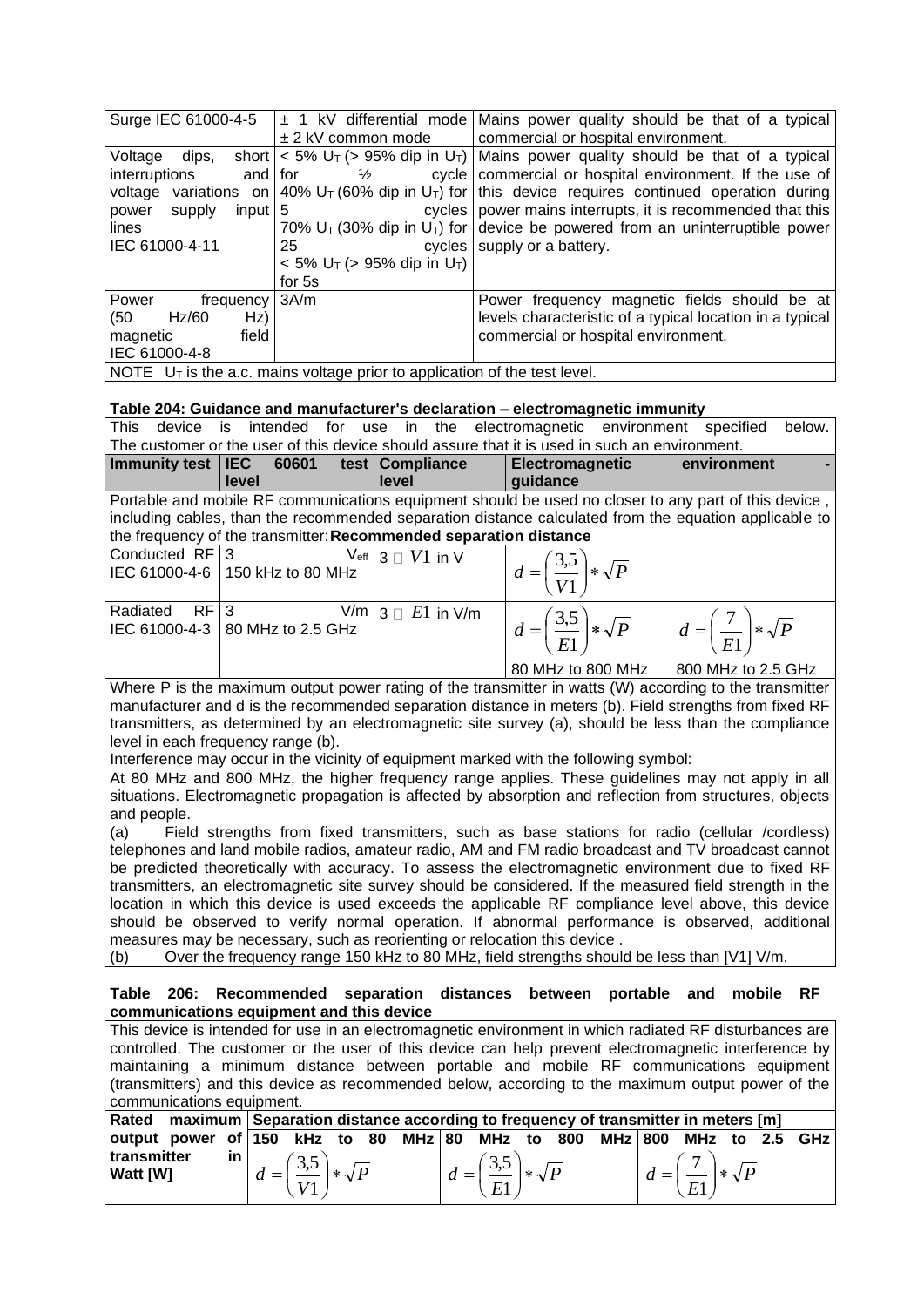| 0.01 | 0.12  | 0.12  | 0.23  |
|------|-------|-------|-------|
| 0.1  | 0.37  | 0.37  | 0.74  |
| - 1  | 1.17  | 1.17  | 2.33  |
| 10   | 3.69  | 3.69  | 7.38  |
| 100  | 11.67 | 11.67 | 23.33 |

For transmitters rated at a maximum output power not listed above, the recommended separation distance d in meters [m] can be determined using the equation applicable to the frequency of the transmitter, where P is the maximum output power rating of the transmitter in watts [W] according to the transmitter manufacturer.

At 80 MHz and 800 MHz, the higher frequency range applies. These guidelines may not apply in all situations. Electromagnetic propagation is affected by absorption and reflection from structures, objects and people.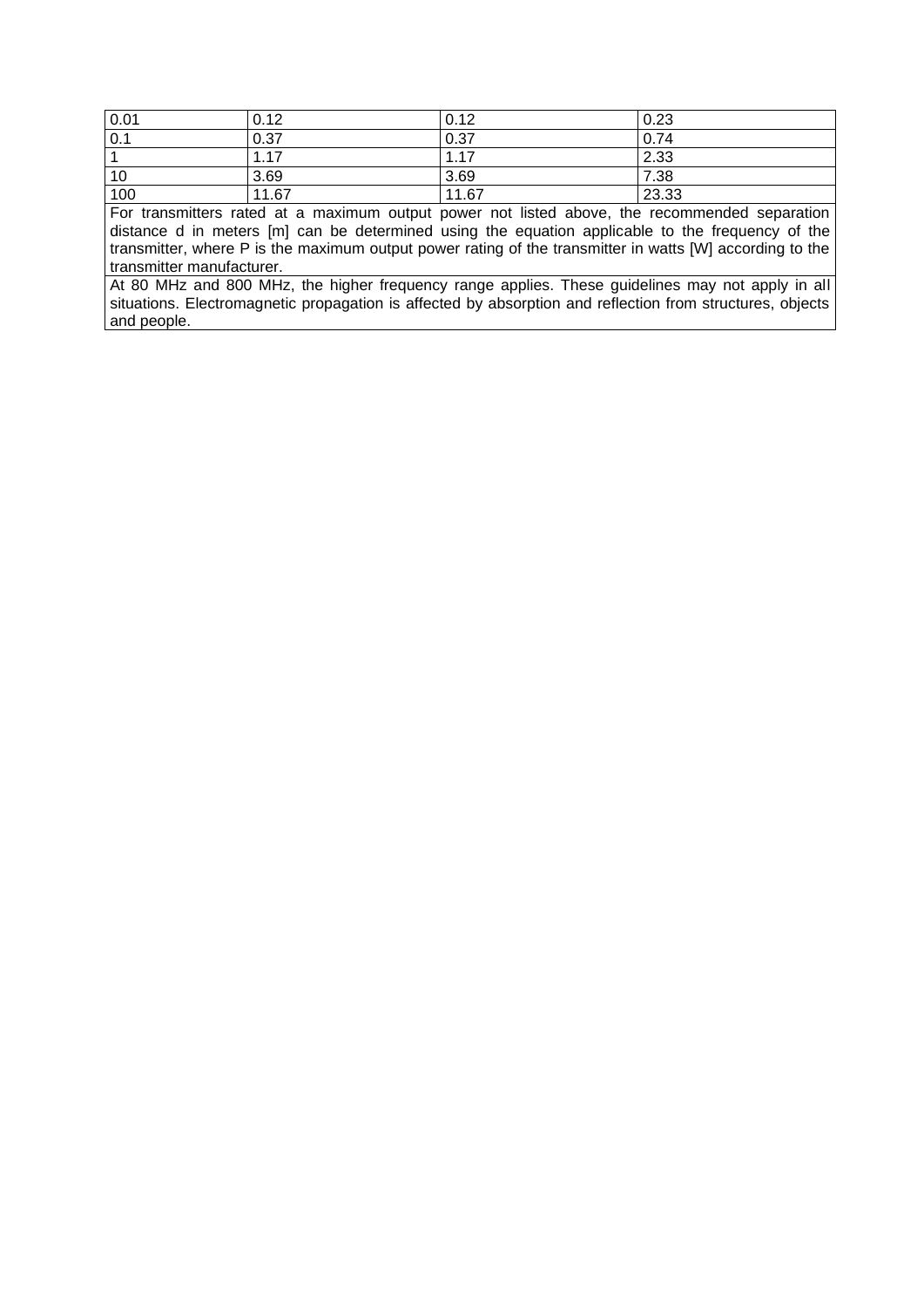# **INSTALLATION AND CONNECTION**

Remove the individual system components from their packaging and place them onto a sufficiently large horizontal surface.

The device may only be operated at the rated mains voltage. Only connect the unit to grounded sockets.



## **The cold light source unit must only be operated from the power mains using the power supply provided!**

Using the hollow pin plug, insert the power pack into the socket of the cold light lamp (6), providing the desktop power pack with a supply voltage. If necessary, use the ESD socket (5) for potential equalisation.

The connection from the ESD socket to the light guide (via the light guide connection) is of low impedance. In order to restrict the flow of current in the event of a malfunction, protecting the user and the equipment, it may be necessary to make provision for an additional protective resistor in the ESD connection cable.

Insert the requisite fibre optic product, e.g. ring light, gooseneck or transmitted light illuminator onto the light guide connection (4).

Never look at the lighting devices or into the end of the light guide as this may result in damage to your eyes.

## **Installation of the optional counter weight (possible only with F1(R))**



When working with goosenecks lightguides an counter weight may be necessary. Losen the 2 screws of the cover, insert the counter weight and fix it with the 2 screws again. Store the cover on a safe place for later user.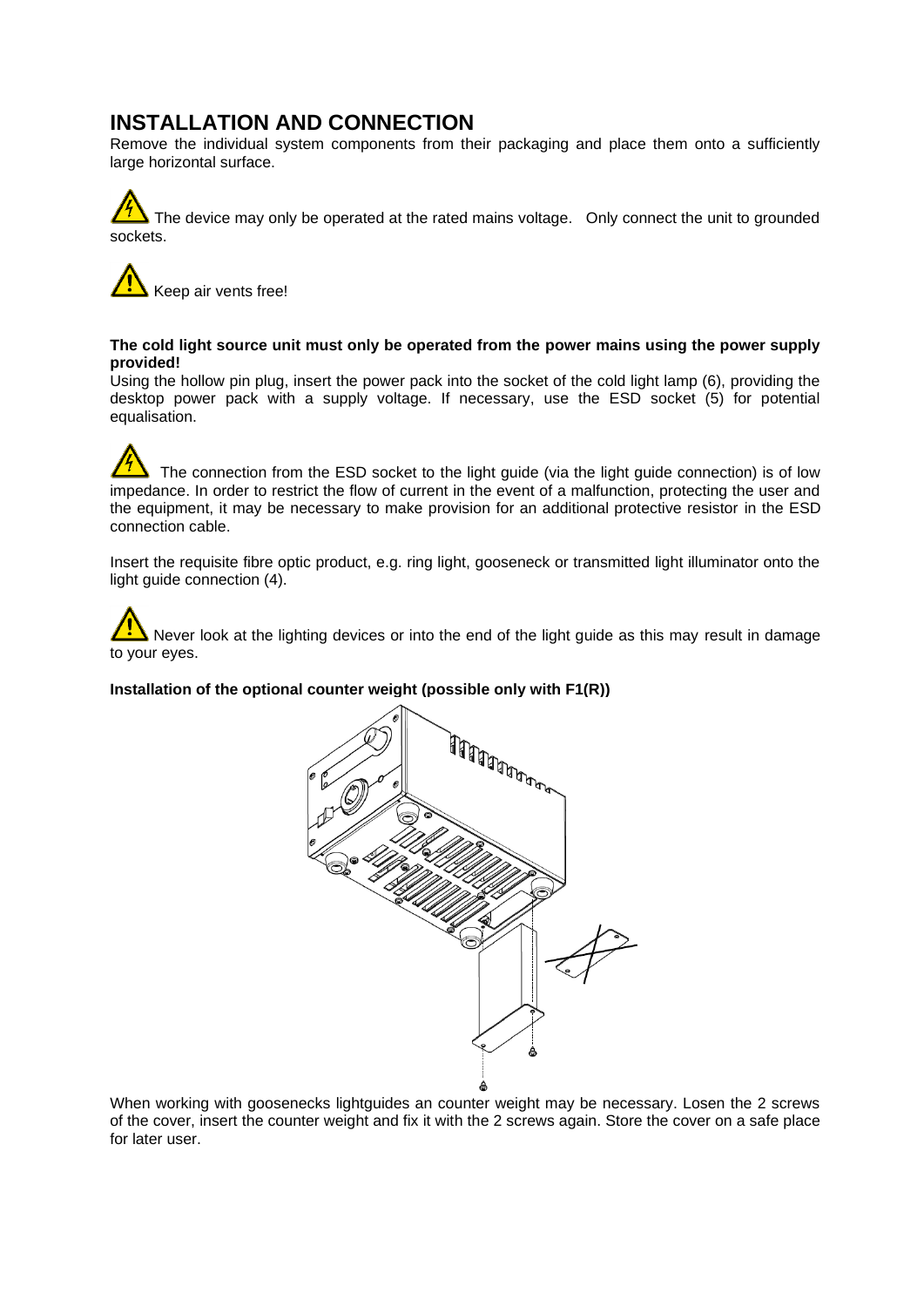# **OPERATION AND CONTROLS**

The LED cold light source can be switched on with (10).

Following a short self test, indicated by the two indicator LEDs (1 and 2) blinking, the cold light source is ready for operation. This state is indicated by the green LED (1) remaining illuminated.

## **Brightness control**

The brightness can be varied by turning the button (3). Please note that increasing the brightness reduces service life. Therefore, only ever work with the brightness that you really actually need. The current brightness setting can be read on a scale. This setting is stored when the device is switched off using the button and is available when the device is switched on the next time.

## **Temperature monitoring**

The red LED (2) indicates if the operating temperature is too high as a result of environmental influences or a less than ideal placement of the device, resulting in a high ambient temperature. The stages are as follows:

The operating temperature approaches the permissible limit: The red LED (2) on the front panel begins to pulsate. If it is possible to lower the ambient temperature by taking suitable action, the LED goes off.

If this indicator is overlooked by the user, the LED starts to blink slowly and the brightness of the cold light source is reduced by approximately 30%. This enables the user to keep doing their work while the device is cooling down. If the specified operating temperature can be reached in this way, the LED control lamp (2) goes off and the LED cold light source returns to full power.

If both indicators are overlooked and/or cooling down is insufficient, the device is deactivated until the permissible operating temperature is reached. The red LED control lamp (2) is illuminated.

## **Fault message**

If one or both LED control lamps (1 and 2) flash rapidly during operation the device is defective. In this situation, disconnect the device from the mains, let it cool down and restart it.

If the problem still persists and one or both LEDs start blinking rapidly again, remove the device from service and contact your service department or your dealer.



# **Service life**

LED chips typically have a service life in excess of 100,000 hours. The actual service life depends to a great extent upon the ambient temperature and the operating current of the LEDs. A higher operating current produces not only more light but also more heat, which reduces the life span of the LEDs accordingly.

As a rule, the brightness of LEDs also decreases over the life cycle.

To increase the service life of the LEDs, the brightness should only ever be set to the actual level required. In this way, service life can extend to over 50,000 hours.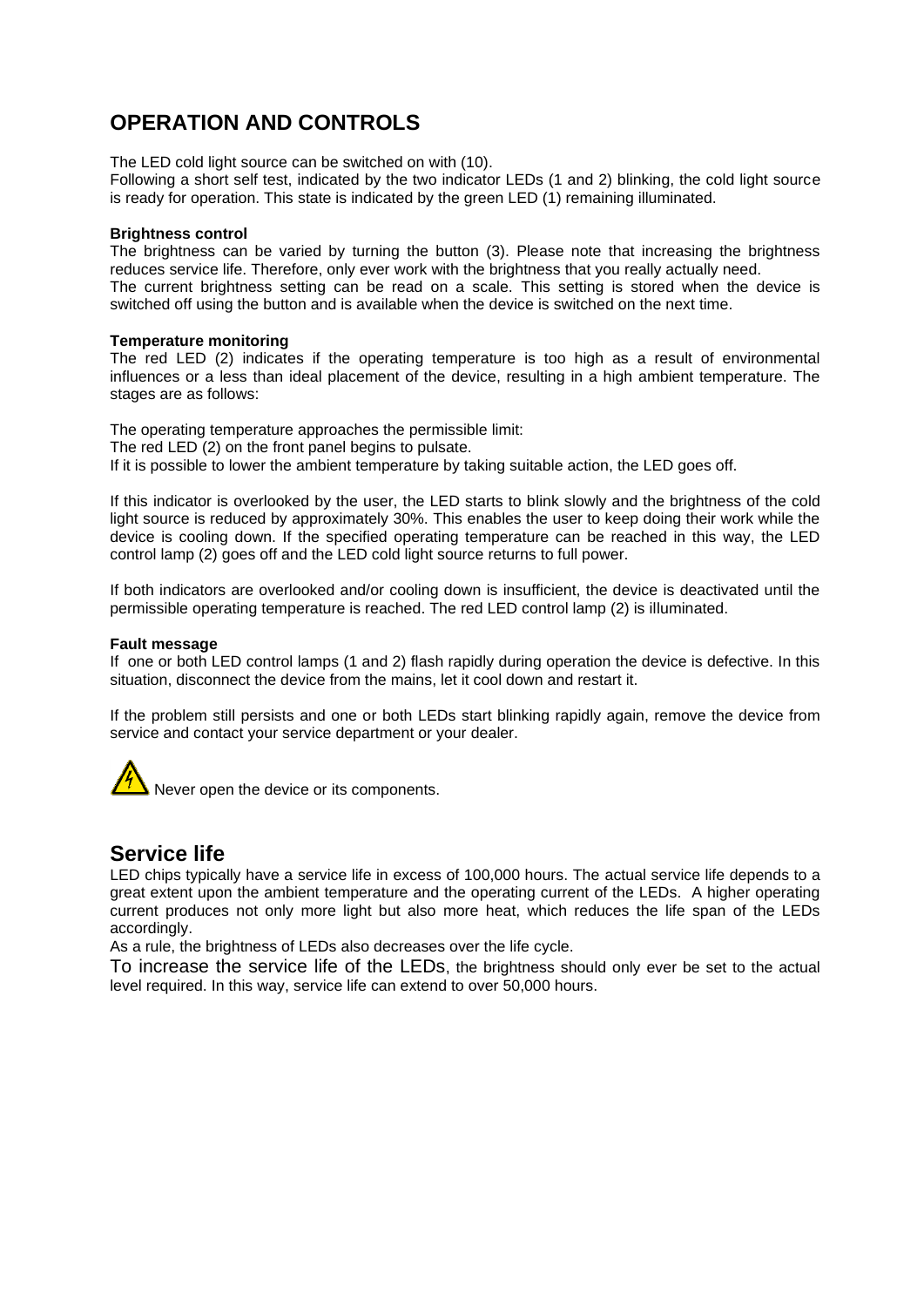# **Overview of LED indicator lamps**

| <b>LED</b> status            |  | Operational state of the device                                      |                                                                                                                                                                        |
|------------------------------|--|----------------------------------------------------------------------|------------------------------------------------------------------------------------------------------------------------------------------------------------------------|
| LED state/lighting behaviour |  | <b>GREEN</b><br><b>POWER</b>                                         | <b>RED</b><br>TEMP.                                                                                                                                                    |
| Inactive                     |  | Device is disconnected from power source and therefore inactive.     | permissible<br>Device working<br>within<br>operating temperature.                                                                                                      |
| Enabled                      |  | Device enabled                                                       | Device is overheating and switches off<br>until it has cooled down to the specified<br>operating temperature.                                                          |
| Rapid<br>blinking            |  | Fault message, malfunction                                           | Fault message, malfunction                                                                                                                                             |
| Slow                         |  | Blinking during self test at device start-up.                        |                                                                                                                                                                        |
| blinking                     |  | Insufficient or excessive voltage.<br>(only use power pack supplied) | The light output of the device is reduced<br>by approximately 30% in order for it to<br>cool down to the permissible operating<br>temperature (early warning level 2). |
| Pulsating<br>lamp            |  | Device is in standby mode                                            | Operating temperature is approaching<br>the permissible limit (early warning<br>level).                                                                                |

The development of this product is undergoing continual refinement. Although we make every effort to keep these operating instructions as current as possible, we reserve the right to modify device specifications at any time without prior notification. The operating instructions are prepared subject to possible errors and misprints.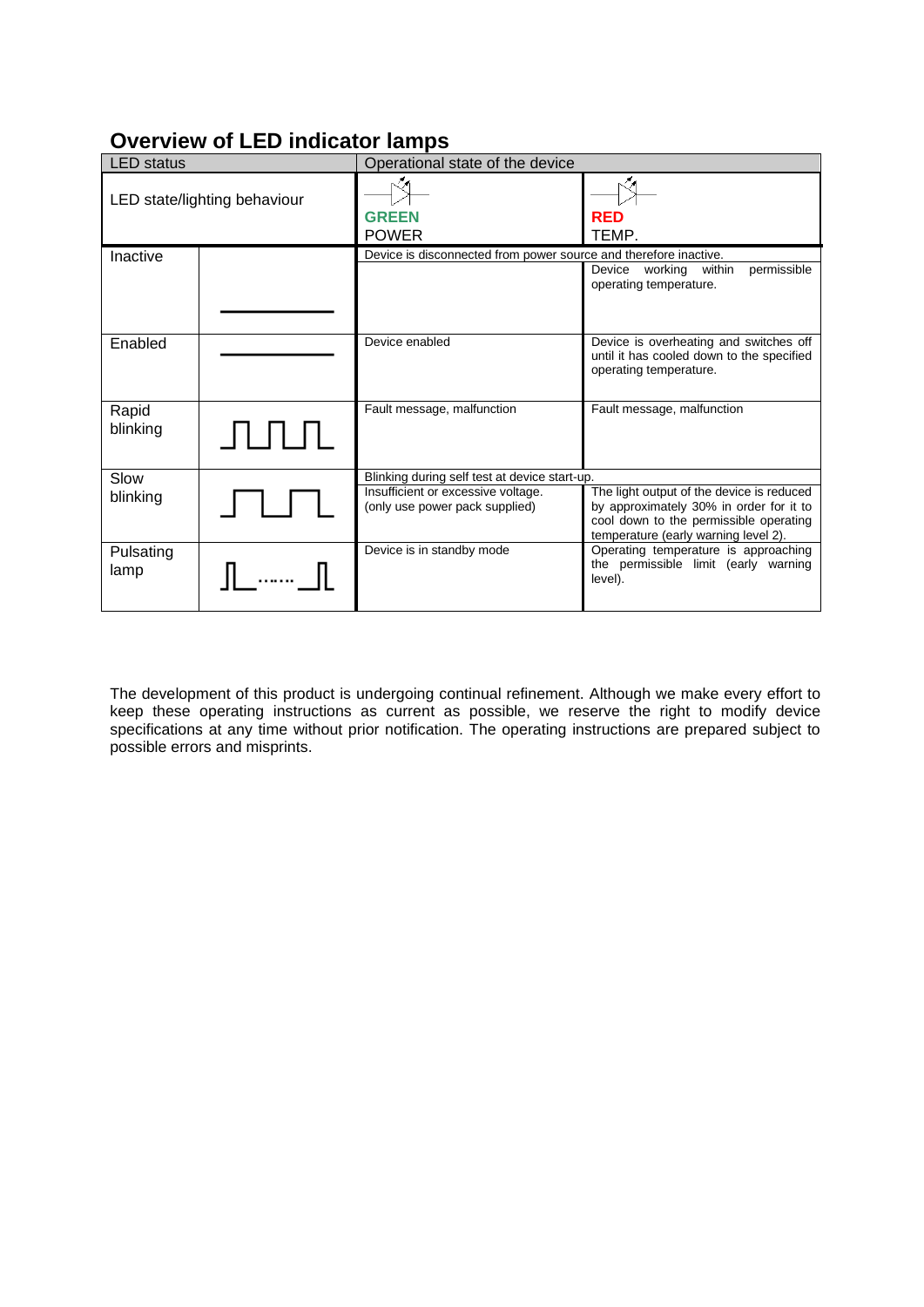# **BEDIENUNGSANLEITUNG**

# FÜR

# **KALTLICHTLEUCHTE LED-F1/LED-F2**



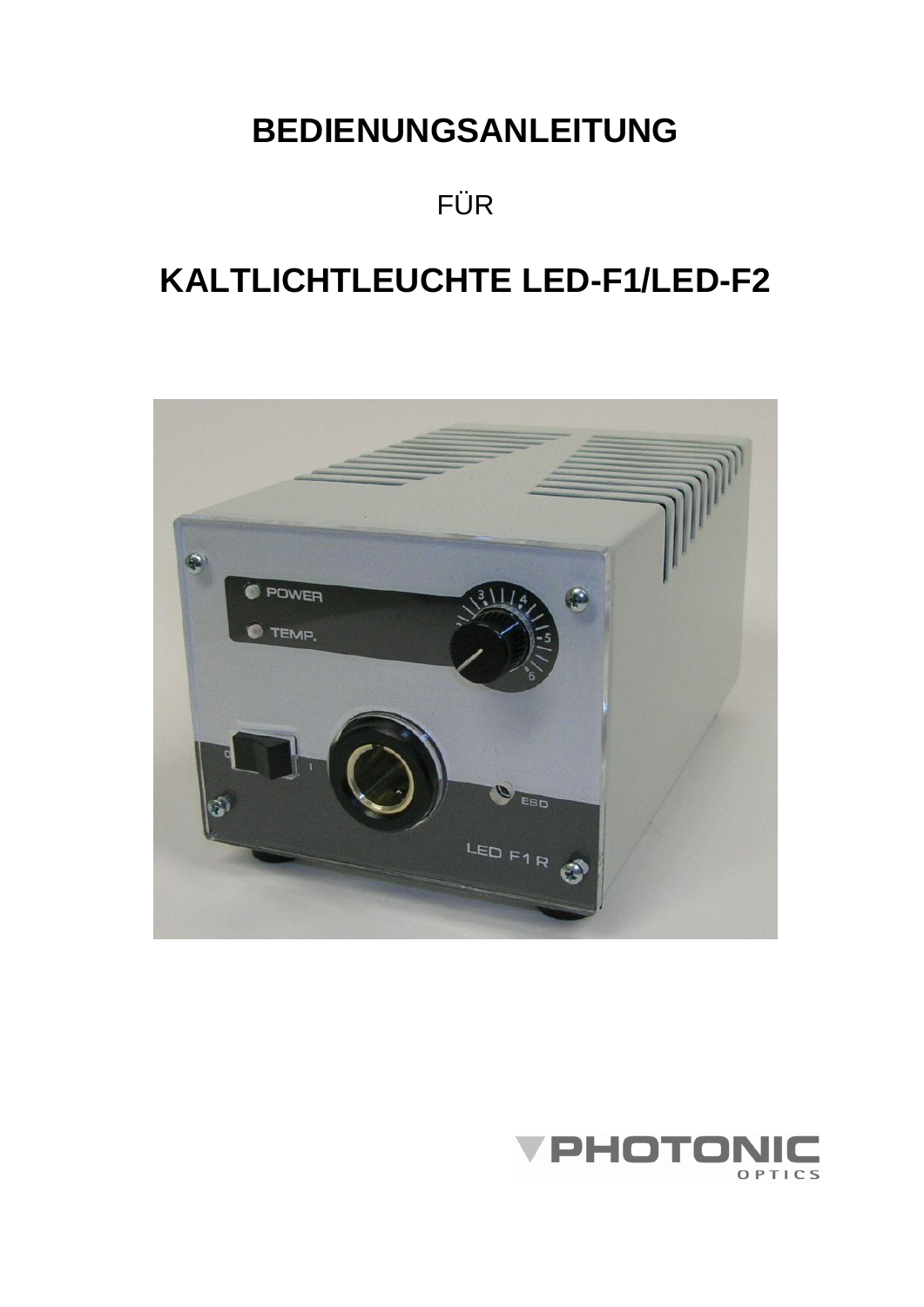

Netzteil kann je nach Verfügbarkeit variieren (kann ein Desktop- oder Steckernetzteil sein)

- ...LED grün (POWER)
- ...LED rot (TEMP.)
- ...Helligkeitsregler
- ...Lichtleiteranschluss
- ...ESD-Anschluss
- ...24VDC Eingang
- ...Typenschild
- ...Buchse für Netzkabel
- ...24VDC Stecker
- .Ein/Ausschalter
- .Remote (optional)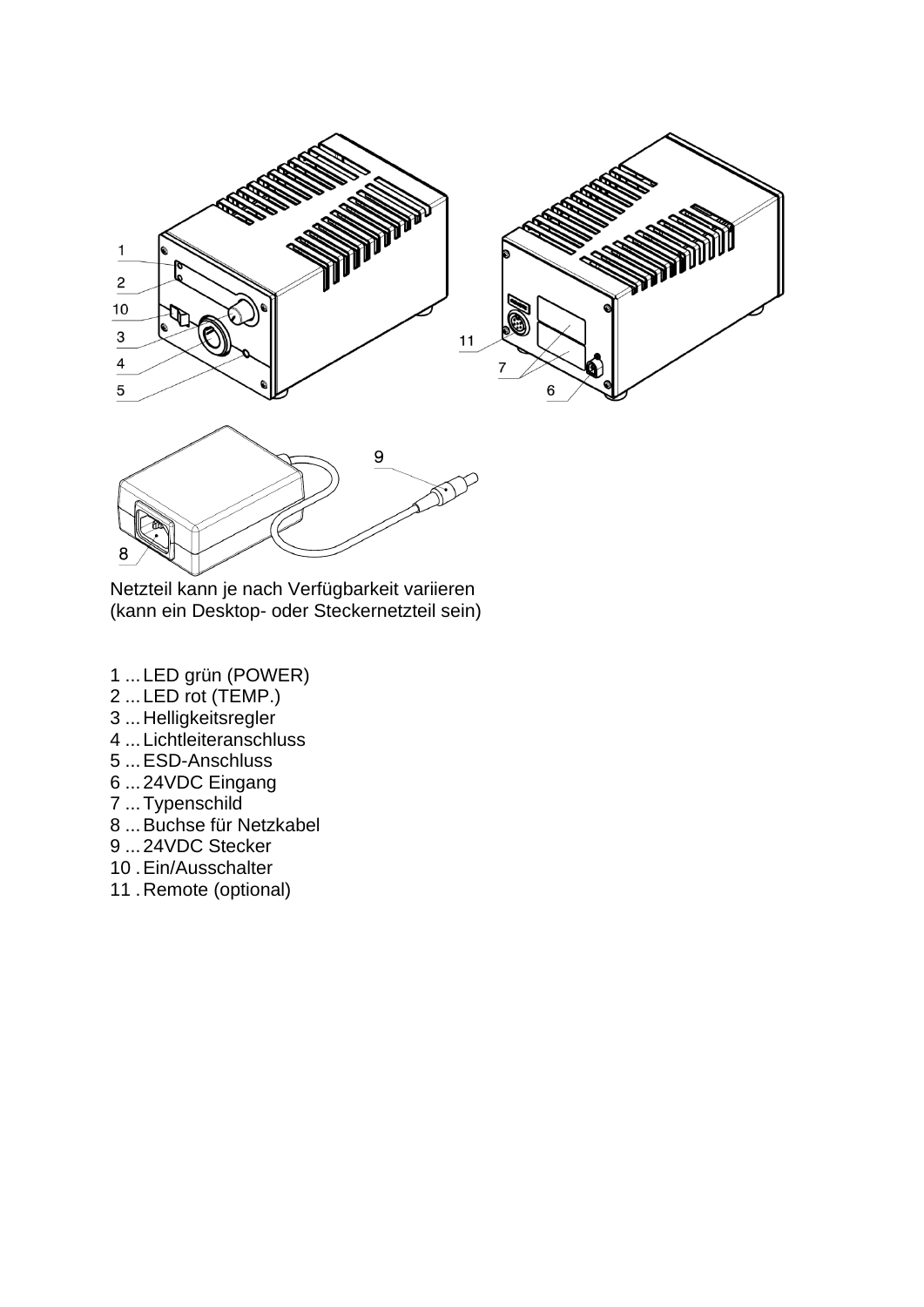# **BEDIENUNGSANLEITUNG FÜR KALTLICHTLEUCHTE LED-F1/F2**

Bitte lesen Sie vor Inbetriebnahme dieses Produktes die komplette Bedienungsanleitung!

# **TECHNISCHE DATEN**

# **LED-F1/F2**

| Typenbezeichnung                   | $LED-F1(R)$<br>$LED-F2(R)$              |                                                |  |  |  |  |
|------------------------------------|-----------------------------------------|------------------------------------------------|--|--|--|--|
| Leuchtmittel                       | High-Power LED                          |                                                |  |  |  |  |
| Regelbereich                       | min. 30:1                               |                                                |  |  |  |  |
| Farbtemperatur typ.                |                                         | 6.000 K                                        |  |  |  |  |
| Farbwiedergabeindex                |                                         | 70                                             |  |  |  |  |
| Leistungsaufnahme typ.             |                                         | 22W                                            |  |  |  |  |
| Versorgung                         |                                         | 24VDC +/- 5%, 1000mA                           |  |  |  |  |
|                                    |                                         | Buchse f. Hohlstecker 5,5 x 2,1 mm             |  |  |  |  |
| Ein/Ausschalter                    |                                         |                                                |  |  |  |  |
| Helligkeitsregelung                |                                         | Stufenlos mittels Drehpotenziometer, mit       |  |  |  |  |
|                                    |                                         | Indexmarken                                    |  |  |  |  |
| Kontrollanzeigen                   |                                         | LED ROT (Temperaturstatus)                     |  |  |  |  |
|                                    |                                         | LED GRÜN (Funktionsstatus)                     |  |  |  |  |
| ESD-Buchse                         | für 4mm Bananenstecker für              |                                                |  |  |  |  |
|                                    | Potenzialausgleich                      |                                                |  |  |  |  |
| Kühlung                            | lüfterlos durch Konvektion              | mittels DC Lüfter                              |  |  |  |  |
| Gehäuse                            | Öffnungen oben/seitlich                 | oben/seitlich geschlossen                      |  |  |  |  |
| Remote-Buchse                      |                                         | nur bei "R" Typen                              |  |  |  |  |
| Lichtleiteranschluss               |                                         | Photonic Standard DM15mm (galvanisch getrennt) |  |  |  |  |
| Betriebsumgebung für Normalbetrieb |                                         | 10-30°C und 30-70 % relative Luftfeuchte       |  |  |  |  |
| Lagerung/Transport                 | 0-40°C und 30-70 % relative Luftfeuchte |                                                |  |  |  |  |
| Dimension Höhe x Breite x Tiefe    | 96 x 110 x 175 mm ohne Bedienteile      |                                                |  |  |  |  |
| Gewicht                            | 2500g                                   |                                                |  |  |  |  |
| Schutzart (Schutzklasse)           |                                         | Ш                                              |  |  |  |  |
| Konformität                        |                                         | CE (EMV-Richtlinie 89/336/EEC), RoHS           |  |  |  |  |
|                                    |                                         |                                                |  |  |  |  |

(\*) LEDs sind zwar für den Betrieb bis 40 °C geeignet, doch sinkt deren Lebensdauer mit steigender Temperatur und Feuchtigkeit. Für optimalen Betrieb sollte die Umgebungstemperatur bei 25 °C (oder tiefer) und die rel. Raumfeuchte bei 50 % oder tiefer liegen.

# **BESCHREIBUNG**

Diese neuartige LED Beleuchtung (Light-Emitting-Diode) wurde für Beleuchtungsaufgaben im Bereich der Stereomikroskopie im Industrie- und Laborbereich entwickelt. Mit dem Kauf dieses Produktes erwerben Sie eine hochwertige LED-Beleuchtung, die überall dort Anwendung findet, wo man viel Licht ohne Wärmeentwicklung benötigt. Als Leuchtmittel dienen LEDs.

Einige Geräte gibt es auch als "MED" Typen für Beleuchtungsaufgaben im medizinischen Bereich, ersichtlich am "BF" Symbol am Typenschild. Bei Anwendungen im medizinischen Bereich ist unbedingt das mitgelieferte, medizinisch zugelassene Netzteil zu verwenden.

Verwenden nur Ersatzteile und Zubehör die für den medizinischen Bereich auch zugelassen sind. Wenden Sie sich gegebenenfalls an Ihren Händler.

Folgende Besonderheiten zeichnen diese Beleuchtungsart aus:

- ▼ Farbtemperatur 6.000 K
- ▼ Rippel- bzw. Flickerfreiheit
- ▼ lange Lebensdauer der LEDs
- ▼ geräuschloser, vibrationsfreier Betrieb
- ▼ eine besonders kompakte Bauweise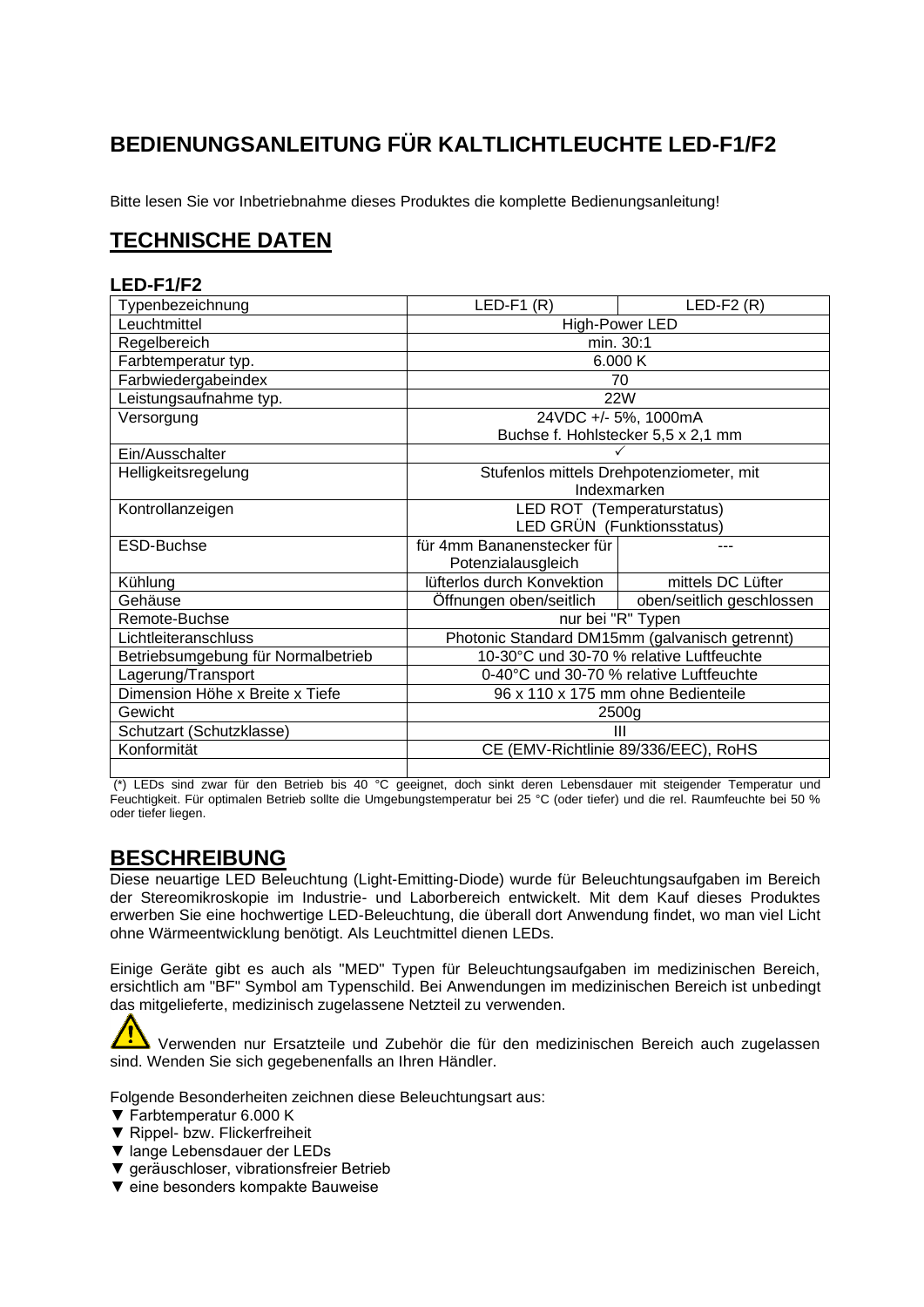Diese Lichtquelle besitzt einen Lichtleiteranschluß (4) für faseroptische Produkte wie Ringlichter, Schwanenhälse, Durchlichter und flexible Lichtleiter.

Die modulare Konzeption der LED-Beleuchtung erlaubt in Verbindung mit faseroptischen

- ▼ Ringlichtern eine homogene, schattenfreie Ausleuchtung
- ▼ Flexible Lichtleiter eine gerichtete Ausleuchtung
- ▼ Durchlichtern eine homogene Durchlicht-Beleuchtung

# **Gebrauchshinweise für den Betrieb in den USA**

Ist das "cTUVus" Symbol am Typenschild angebracht, so ist das Gerät konform zu UL2601-1 gebaut. Alle anderen für den Betrieb notwendigen Normen und Gesetze für Medizinprodukte (FDA, FCC...) muss der lokale Händler erfüllen und dem Betreiber nachweisen. Ohne diese Nachweise darf das Gerät nicht im Medizin-Bereich in Betrieb genommen werden.

Außerdem ist darauf zu achten, das diese Lichtquellen mit einem speziellen "Hospital Grade" oder "Hospital Only" Netzkabel nach UL817/UL498 auszustatten und an entsprechende Steckdosen anzuschließen sind. Die Lichtquelle darf nicht mit dem Patienten in Kontakt kommen!!

# **VERWENDETE SYMBOLE AM GERÄT**



CE Konformitätszeichen: Bestätigt Konformität mit EU Richtlinie.



Leuchten, geeignet zur direkten Befestigung auf normal entflammbaren Befestigungsflächen.



Das Baujahr ist an diesem Symbol ersichtlich.



optional: cTÜVus Zeichen: bestätigt Konformität mit UL2601-1, wenn am Typenschild angebracht.



Dieses Zeichen am Typenschild zeigt, das diese Lichtquellen für Anwendungsteile vom Typ BF für den medizinischen Gebrauch gebaut sind, das heißt, das der Lichtleiteranschluss vom restlichen Gerät und von der Schutzerde isoliert ist.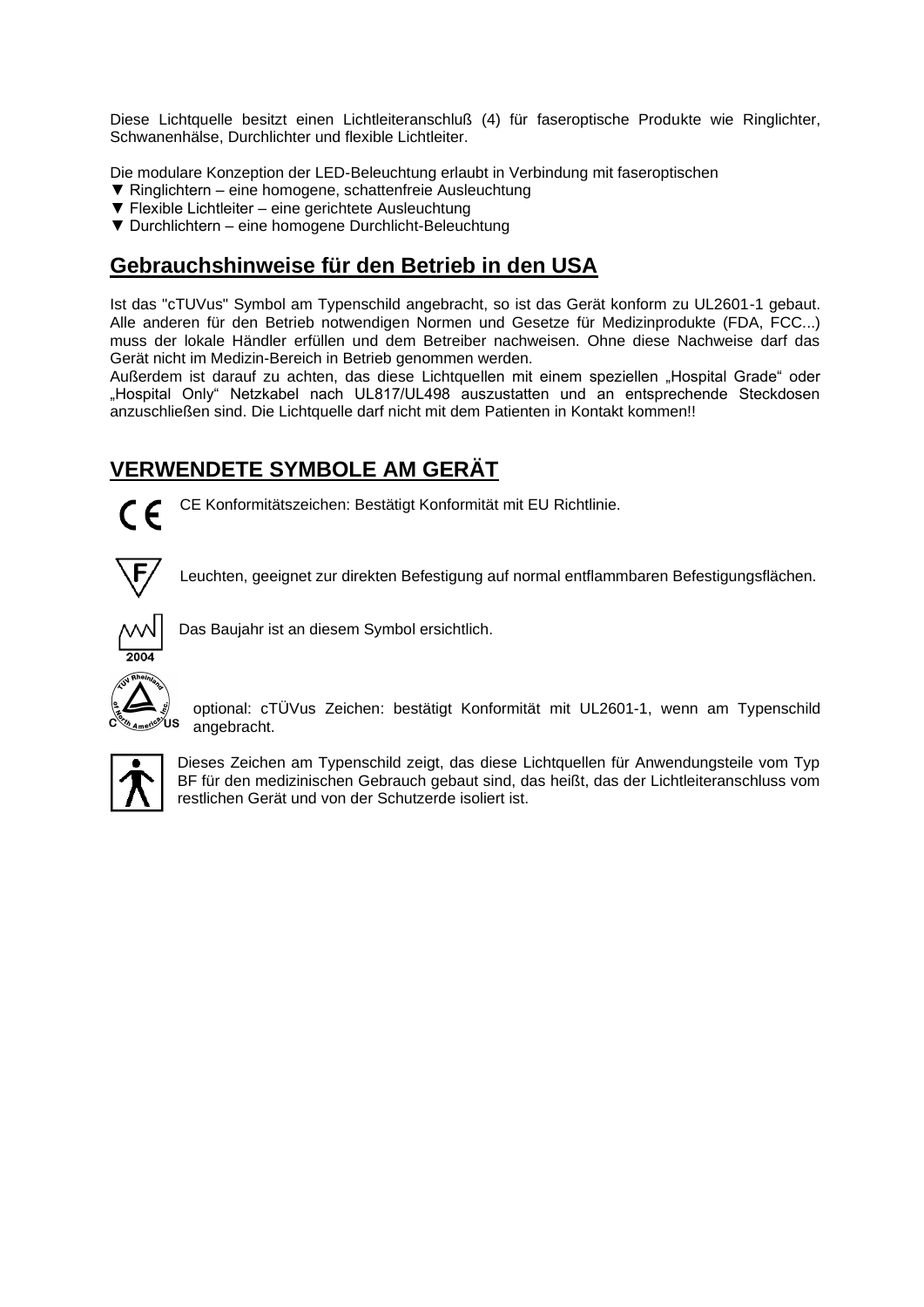# **HINWEISE ZU IHRER SICHERHEIT**

In dieser Betriebsanleitung werden zwei Gefahrensymbole verwendet:



Warnung vor gefährlicher elektrischer Spannung!

Warnung vor einer Gefahrenstelle. Achtung, Dokumentation beachten!

Dieses Kapitel behandelt die Sicherheitshinweise, die beim Einsatz des Gerätes unbedingt einzuhalten sind. Beachten Sie in Ihrem eigenen Interesse alle Sicherheitshinweise, die auf dem Gerät und in dieser Broschüre angeführt werden.

### **Zielpublikum**

Personen, die mit dem Gerät arbeiten, müssen die für die Tätigkeit relevanten Kapitel lesen. Dies gilt insbesondere für das Kapitel "Hinweise zu Ihrer Sicherheit"

### **Produktbeobachtungspflicht**

Der Benutzer muss Veränderungen im Betriebsverhalten oder an sicherheitsrelevanten Geräteteilen sofort einer zuständigen Person oder dem Hersteller melden.

### **Aufbewahrungsort der Betriebsanleitung**

Es wird empfohlen, die Betriebsanleitung in unmittelbarer Nähe des Geräts aufzubewahren, um sicherzustellen, dass sie im Bedarfsfall sofort vom Benutzer eingesehen werden kann.

#### **Gesetzliche Vorschriften**

Die allgemein gültigen nationalen und lokalen Sicherheits- und Unfallverhütungsvorschriften sind ebenso einzuhalten wie die ergänzenden Benutzerrichtlinien des Betreibers.

**Technische Änderungen am Gerät sind in jedem Fall zu unterlassen!**

Als verbindliche Einsatzgrenzen gelten die Angaben im Kapitel "Technische Daten".

Betreiben Sie das Gerät nicht in der Nähe von Wasser oder in Räumen mit extremer Luftfeuchtigkeit. Zur Vermeidung von Elektroschocks setzen Sie die Beleuchtung weder Regen noch hoher Luftfeuchtigkeit aus.

Verschütten Sie niemals Flüssigkeit auf dem Gerät, und schieben Sie keine Fremdkörper in das Produkt. Sie könnten dadurch Elektroschocks oder Geräteschäden auslösen.

In unmittelbarer Nähe des Gerätes sollen niemals brennbare Materialien platziert sein. Das Gerät ist von jeglichen Hitzequellen fernzuhalten. Das Gerät ist nicht für den Einsatz in explosionsgefährdeten Bereichen zugelassen!

Das Gerät darf nur mit der vorgeschriebenen Netzspannung betrieben werden.

Öffnen Sie niemals das Gerät oder Komponenten, außer es wird später in dieser Anleitung ausdrücklich darauf hingewiesen.

Blicken Sie niemals in das Leuchtmittel oder in das Lichtleiterende, da Sie sonst Augenverletzungen riskieren.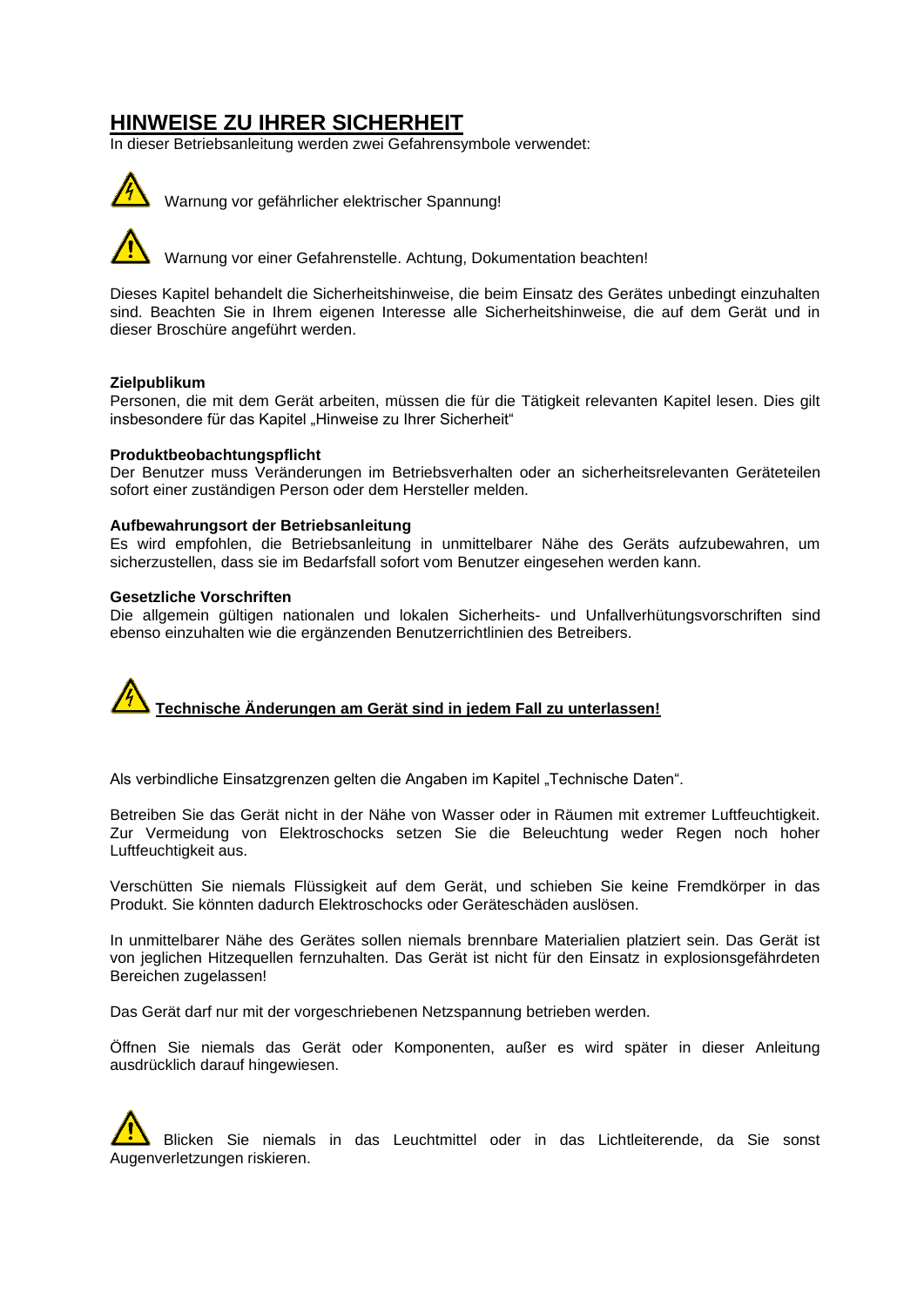## **Reinigung**

Trennen Sie das Produkt vor der Reinigung vom Stromnetz und lassen es mindestens 15 Minuten auskühlen. Verwenden Sie zur Reinigung nur ein mit (Seifen-)Wasser oder 5%igem Ethyl- oder Isopropylalkohol befeuchtetes Tuch aber auf keinen Fall brenn- oder entflammbare Flüssigkeiten. Lassen Sie das Gerät vor Inbetriebnahme gut trocknen. Falls versehentlich Flüssigkeit ins Innere des Geräts gelangt, Gerätestecker sofort abziehen und Gerät zur Servicestelle bringen. Wenn sich Staub an den Lüftungsöffnungen angesammelt hat, sollte dieser vorsichtig entfernt werden.

Ein zu intensives Reinigen oder die Verwendung von zu hohen Konzentrationen kann Kratzer, Verfärbungen oder andere Schäden an der Frontplatte hervorrufen.

## **Ersatzteile**

Es dürfen nur Originalersatzteile verwendet werden. Andernfalls können Personen- oder Sachschäden entstehen. Im Bedarfsfall wenden Sie sich an Ihren Händler.

### **Verantwortung**

Der Betreiber ist als übergeordnete juristische Person verantwortlich für die bestimmungsgerechte Verwendung des Produkts sowie für die Information anderer Benutzer und legt die Kompetenzen für die Gerätebedienung fest.

Ziehen Sie das Netzkabel ab, wenn das Gerät längere Zeit unbenutzt bleibt. Verwenden Sie nur Original-Netzkabel. Verlegen Sie das Kabel so, dass es weder eingeklemmt noch durchtrennt werden kann. Verwenden Sie aus Sicherheitsgründen ausschließlich ein 3-poliges Netzkabel mit Erdleiter.

In dieser Broschüre nicht beschriebene Reparaturen dürfen nur von autorisierten Werksstätten durchgeführt werden.

Der Hersteller haftet nicht für Schäden durch Nichtbeachtung obiger Hinweise!

### **Stand der Technik**

Die LED-Beleuchtungen von Photonic entsprechen dem letzten Stand der Technik unter Verwendung anerkannter sicherheitsrelevanter Regeln.

Dieses Gerät wurde nach folgenden Richtlinien und Standards konstruiert und gebaut:

▼ EEC/89/336: Elektromagnetische Verträglichkeit (CE)

# **EMV Warnhinweise für "MED"-Typen**

Dieses Kapitel beschreibt die in der EN60601-1-2 (Elektromagnetic compatibility) geforderten Maßnahmen zur Gewährleistung der Elektomagnetischen Verträglichkeit (EMV).

Medizinische Elektrische Geräte unterliegen besonderen Vorsichtsmaßnahmen hinsichtlich der EMV. Eine Nichtbeachtung dieser Hinweise kann zu einer erhöhten Aussendung oder zu einer reduzierten Störfestigkeit des Gerätes oder Systems führen! Tragbare und mobile HF-Kommunikationseinrichtungen können medizinische elektrische Geräte beeinflussen!

# Verwenden Sie im medizinischen Bereich und Anwendungsfall ausschließlich vom Hersteller dafür deklariertes Zubehör!

Stellen Sie das Gerät nicht unmittelbar neben andere und vermeiden Sie die Stapelung mit anderen Geräten. Sollte dies dennoch der Betrieb unbedingt erfordern, so ist das Gerät und System genau zu beobachten, damit der bestimmungsgemäße Betrieb in dieser Anordnung überprüft werden kann!

Verwenden Sie nur mitgelieferte Netzkabel (max. 2,5m)! Längere und andere Netzkabel können zu einer erhöhten Aussendung oder zu einer reduzierten Störfestigkeit des Gerätes oder Systems führen!

**Tabelle 201: Anleitung und Herstellererklärung – Elektromagnetische Störaussendung**

Das Gerät ist für den Einsatz in der unten beschriebenen elektromagnetischen Umgebung vorgesehen. Der Kunde oder Benutzer des Gerätes muss sicherstellen, dass der Einsatz in einer entsprechenden Umgebung erfolgt.

**Störaussendungsprüfung Konformität Elektromagnetische Umgebung - Anleitung**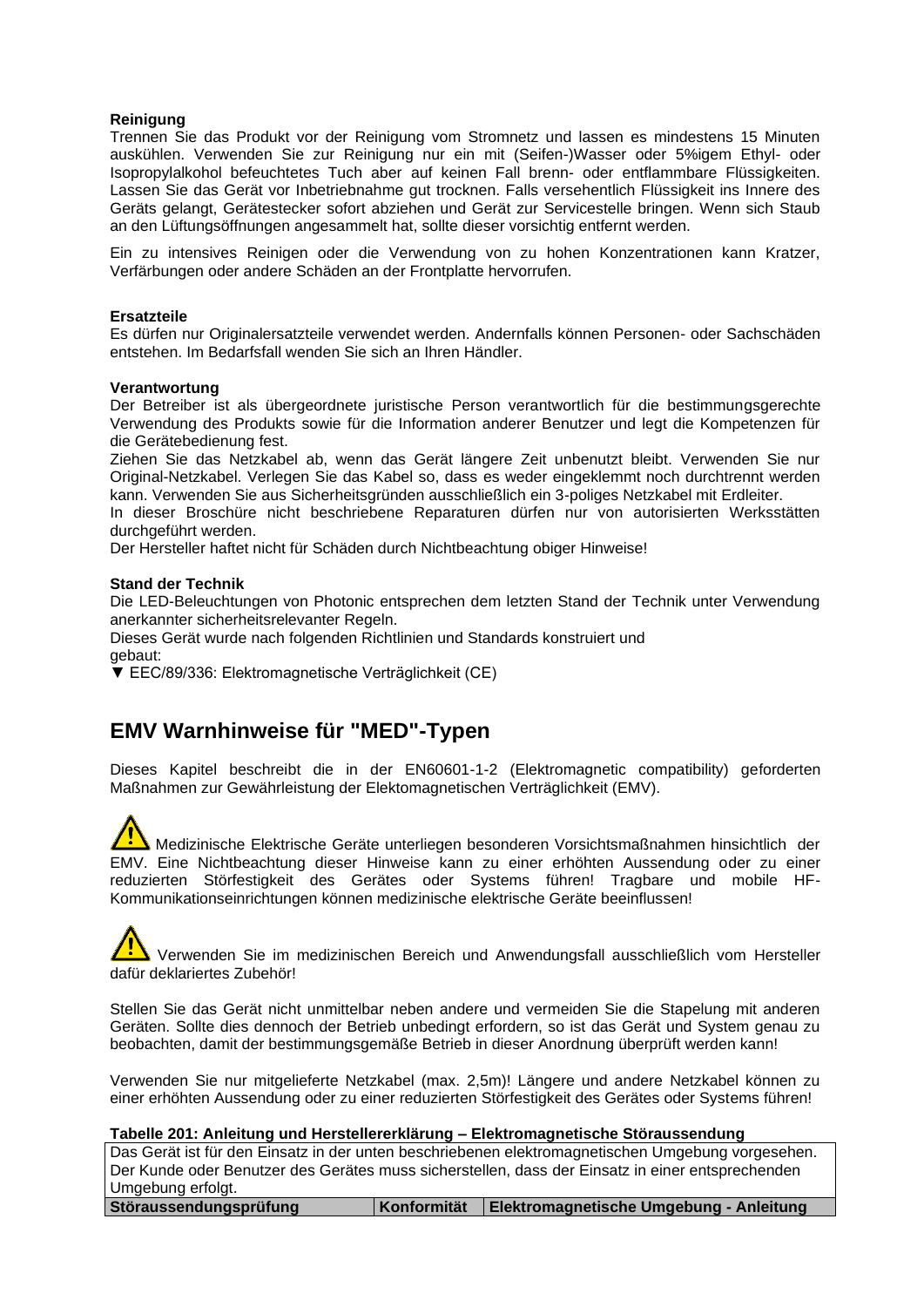| HF-Störaussendungen<br>CISPR <sub>11</sub>                          | Gruppe 1 | Das Gerät verwendet HF-Energie nur für die<br>interne Funktion. Daher sind die HF-<br>Störaussendungen sehr gering, so dass sie in<br>der Regel keine Störungen bei in der Nähe<br>aufgestellten elektronischen Geräten<br>verursachen. |
|---------------------------------------------------------------------|----------|-----------------------------------------------------------------------------------------------------------------------------------------------------------------------------------------------------------------------------------------|
| HF-Störaussendungen<br>CISPR <sub>11</sub>                          | Klasse B | Das Gerät ist zum Einsatz in allen Einrichtungen<br>geeignet, einschließlich Wohnbereichen und                                                                                                                                          |
| Harmonische Störaussendungen<br>IEC 61000-3-2                       | Klasse C | solcher Einrichtungen, die direkt an das<br>öffentliche Niederspannungs-Versorgungsnetz,                                                                                                                                                |
| Spannungsschwankungen/Flicker-<br>Störaussendungen<br>IEC 61000-3-3 | Konform  | mit dem Wohngebäude versorgt werden,<br>angeschlossen sind.                                                                                                                                                                             |
| HF-Störaussendungen<br>CISPR 15                                     | Konform  |                                                                                                                                                                                                                                         |

# **Tabelle 202: Anleitung und Herstellererklärung – Elektromagnetische Störfestigkeit**

Das Gerät ist für den Einsatz in der unten beschriebenen elektromagnetischen Umgebung vorgesehen. Der Kunde oder Benutzer des Gerätes muss sicherstellen, dass der Einsatz in einer entsprechenden Umgebung erfolgt.

| Störfestigkeitsprüfun                                               | IEC 60601-Messpegel und                      | Elektromagnetische Umgebung - Anleitung                                                 |  |  |  |
|---------------------------------------------------------------------|----------------------------------------------|-----------------------------------------------------------------------------------------|--|--|--|
| <u>g</u>                                                            | Konformitätsstufe                            |                                                                                         |  |  |  |
| Elektrostatische Ent-                                               | ± 6 kV Kontakt                               | Böden sollten aus Holz, Beton oder                                                      |  |  |  |
| ladung IEC 61000-4-2                                                | $± 8$ kV Luft                                | Keramikfliesen sein. Falls Böden mit<br>synthetischem Material bedeckt sind, sollte die |  |  |  |
|                                                                     |                                              | relative Luftfeuchtigkeit mindestens 30%                                                |  |  |  |
|                                                                     |                                              | betragen.                                                                               |  |  |  |
| Schnelle transiente                                                 | ± 2 kV für Stromversorgungs-                 | Die Netzanschlussqualität sollte der einer                                              |  |  |  |
| elektrische                                                         | leitungen                                    | typischen Geschäfts- oder                                                               |  |  |  |
| Störgrößen/Burst                                                    | ± 1 kV für Eingangs-                         | Krankenhausumgebung entsprechen.                                                        |  |  |  |
| IEC 61000-4-4                                                       | /Ausgangsleitungen                           |                                                                                         |  |  |  |
| Stoßspannung                                                        | ± 1 kV Gegentakt                             | Die Netzanschlussqualität sollte der einer                                              |  |  |  |
| IEC 61000-4-5                                                       | ± 2 kV Gleichtakt                            | typischen Geschäfts- oder                                                               |  |  |  |
|                                                                     |                                              | Krankenhausumgebung entsprechen.                                                        |  |  |  |
| Spannungseinbrüche,                                                 | $<$ 5% U <sub>T</sub> ( $>$ 95% Reduktion in | Die Netzanschlussqualität sollte der einer                                              |  |  |  |
| Kurzzeitunterbrechung                                               | $U_T$ )                                      | typischen Geschäfts- oder                                                               |  |  |  |
| en und Spannungs-                                                   | für 1/ <sub>2</sub> Periode                  | Krankenhausumgebung entsprechen. Wenn                                                   |  |  |  |
| schwankungen an                                                     | 40% $U_T$ (60% Reduktion in $U_T$ )          | der Einsatz des Gerätes kontinuierlichen                                                |  |  |  |
| Netzeingangsleitungen                                               | für 5 Perioden                               | Betrieb bei Unterbrechungen der                                                         |  |  |  |
| IEC 61000-4-11                                                      | 70% $U_T$ (30% Reduktion in $U_T$ )          | Stromversorgung erfordert, wird empfohlen,                                              |  |  |  |
|                                                                     | für 25 Perioden                              | das Gerät an eine unterbrechungsfreie                                                   |  |  |  |
|                                                                     | $<$ 5% U <sub>T</sub> (> 95% Reduktion in    | Stromversorgung oder eine Batterie                                                      |  |  |  |
|                                                                     | $U_T$ )                                      | anzuschließen.                                                                          |  |  |  |
|                                                                     | für 5s                                       |                                                                                         |  |  |  |
| Netzfrequenz                                                        | 3 A/m                                        | Magnetfelder mit energietechnischen                                                     |  |  |  |
| (50Hz/60Hz)-                                                        |                                              | Frequenzen sollten Pegel aufweisen, die für                                             |  |  |  |
| Magnetfeld                                                          |                                              | einen typischen Standort in einer typischen                                             |  |  |  |
| IEC 61000-4-8                                                       |                                              | Geschäfts- oder Krankenhausumgebung                                                     |  |  |  |
|                                                                     |                                              | charakteristisch sind.                                                                  |  |  |  |
| ANIMERKLING LE jet die Wechselspannung vor Anwendung des Messpegels |                                              |                                                                                         |  |  |  |

ANMERKUNG U<sup>T</sup> ist die Wechselspannung vor Anwendung des Messpegels.

## **Tabelle 204: Anleitung und Herstellererklärung – Elektromagnetische Störfestigkeit**

Das Gerät ist für den Einsatz in der unten beschriebenen elektromagnetischen Umgebung vorgesehen. Der Kunde oder Benutzer des Gerätes muss sicherstellen, dass der Einsatz in einer entsprechenden Umgebung erfolgt.

|                                                                                             |                                                                                                     |          | Störfestigkeitsprüfu   IEC 60601-Mess-   Konformitäts-   Elektromagnetische Umgebung - |  |  |  |
|---------------------------------------------------------------------------------------------|-----------------------------------------------------------------------------------------------------|----------|----------------------------------------------------------------------------------------|--|--|--|
| ng                                                                                          | pegel                                                                                               | ∣ stufe∶ | <b>Anleitung</b>                                                                       |  |  |  |
|                                                                                             | Tragbare und mobile HF-Kommunikationsgeräte sollten zu allen Teilen des Gerätes, einschließlich der |          |                                                                                        |  |  |  |
| Kabel, immer mindestens den empfohlenen Abstand einhalten, der aus der auf die Frequenz des |                                                                                                     |          |                                                                                        |  |  |  |
| Senders anwendbaren Gleichung berechnet wird:<br><b>Empfohlener Abstand</b>                 |                                                                                                     |          |                                                                                        |  |  |  |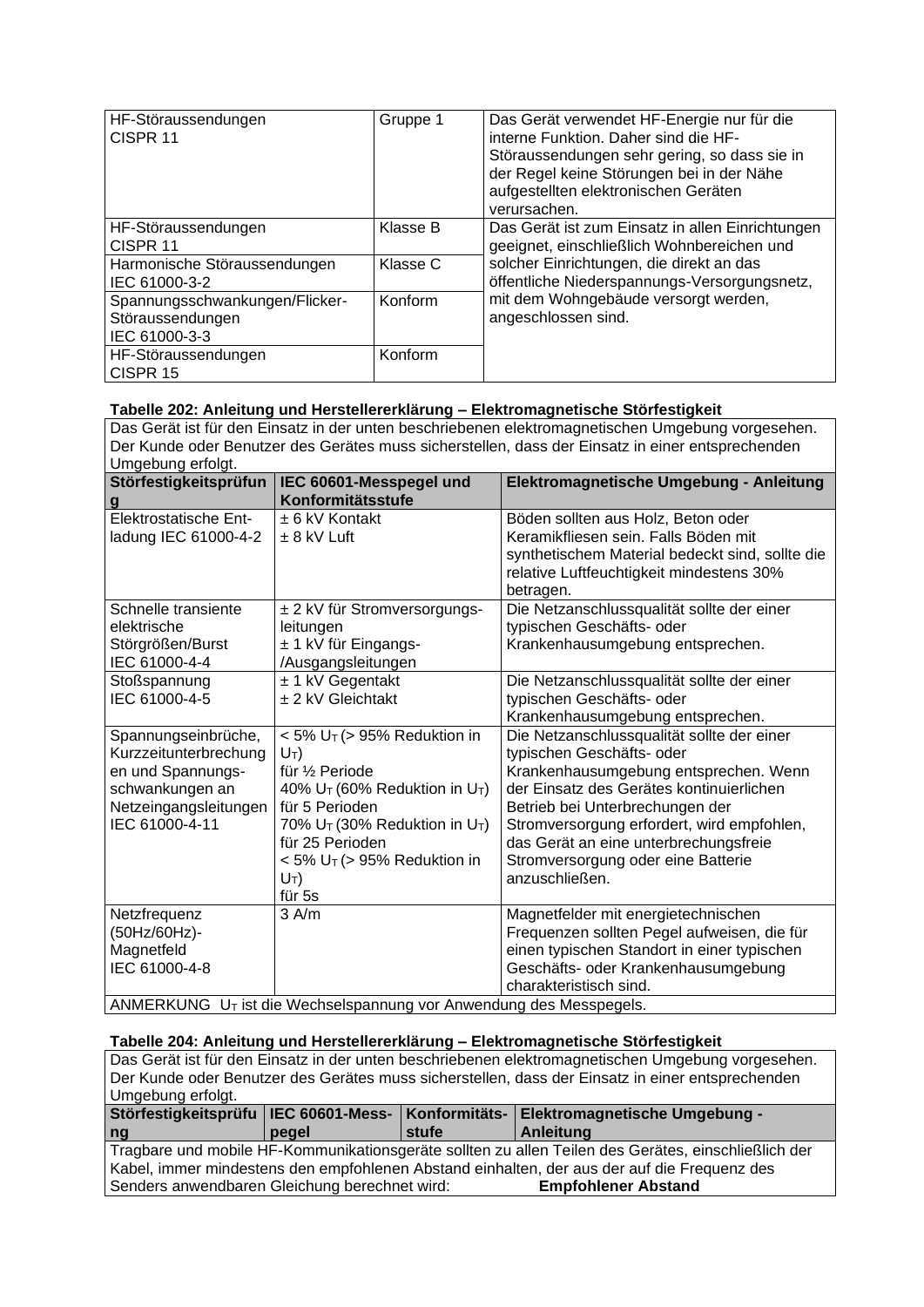| Leitungsgebundene                                                                                     | $3V_{\text{eff}}$ | $3 \square V1$ in V |                                                                                                                                            |                 |  |  |
|-------------------------------------------------------------------------------------------------------|-------------------|---------------------|--------------------------------------------------------------------------------------------------------------------------------------------|-----------------|--|--|
| <b>HF</b>                                                                                             | 150 kHz bis 80    |                     | $d = \left(\frac{3.5}{V1}\right) * \sqrt{P}$                                                                                               |                 |  |  |
| IEC 61000-4-6                                                                                         | <b>MHz</b>        |                     |                                                                                                                                            |                 |  |  |
| Abgestrahlte HF                                                                                       | 3 V/m             |                     |                                                                                                                                            |                 |  |  |
| IEC 61000-4-3                                                                                         | 80 MHz bis 2,5    |                     |                                                                                                                                            |                 |  |  |
|                                                                                                       | GHz               |                     | $\overline{3 \square E1 \text{ in } \mathsf{V/m}}$ $d = \left(\frac{3.5}{E1}\right) * \sqrt{P}$ $d = \left(\frac{7}{E1}\right) * \sqrt{P}$ |                 |  |  |
|                                                                                                       |                   |                     | 80 MHz bis 800 MHz                                                                                                                         | 800 MHz bis 2,5 |  |  |
|                                                                                                       |                   |                     | GHz                                                                                                                                        |                 |  |  |
| Dabei ist P die maximale Ausgangsnennleistung des Senders in Watt (W) laut Senderhersteller und d     |                   |                     |                                                                                                                                            |                 |  |  |
| der empfohlene Abstand in Metern (b). Feldstärken von ortsfesten HF-Sendern, ermittelt                |                   |                     |                                                                                                                                            |                 |  |  |
| durch eine elektromagnetische Standortübersicht (a), sollten unterhalb der                            |                   |                     |                                                                                                                                            |                 |  |  |
| Konformitätsstufe in jedem Frequenzbereich (b) liegen.                                                |                   |                     |                                                                                                                                            |                 |  |  |
|                                                                                                       |                   |                     | Störungen können in der Nähe von Geräten, die mit folgendem Symbol markiert sind,                                                          |                 |  |  |
| auftreten:                                                                                            |                   |                     |                                                                                                                                            |                 |  |  |
| Bei 80 MHz und 800 MHz gilt der höhere Frequenzbereich. Diese Richtlinien gelten möglicherweise nicht |                   |                     |                                                                                                                                            |                 |  |  |
| in allen Situationen. Die elektromagnetische Ausbreitung wird durch die Absorption und Reflexion von  |                   |                     |                                                                                                                                            |                 |  |  |
| Bauwerken, Objekten und Personen beeinflusst.                                                         |                   |                     |                                                                                                                                            |                 |  |  |
| (a)  Feldstärken von ortsfesten Sendern, z. B. Basisstationen für Funktelefone (Handy/kabellos) und   |                   |                     |                                                                                                                                            |                 |  |  |
| öffentlichen beweglichen Landfunk, Amateurfunk, AM- und FM-Rundfunksendungen und                      |                   |                     |                                                                                                                                            |                 |  |  |
| Fernsehsendungen, können theoretisch nicht mit Genauigkeit vorhergesagt werden. Um die                |                   |                     |                                                                                                                                            |                 |  |  |
| elektromagnetische Umgebung infolge von ortsfesten HF-Sendern zu bewerten, sollte eine                |                   |                     |                                                                                                                                            |                 |  |  |
| elektromagnetische Standortübersicht in Betracht gezogen werden. Wenn die gemessene                   |                   |                     |                                                                                                                                            |                 |  |  |
| Feldstärke an dem Standort, an dem das Gerät eingesetzt wird, die oben genannte anwendbare            |                   |                     |                                                                                                                                            |                 |  |  |
| HF-Konformitätsstufe überschreitet, sollte das Gerät überwacht werden, um einen normalen              |                   |                     |                                                                                                                                            |                 |  |  |
| Betrieb zu gewährleisten. Falls eine abnormale Leistung beobachtet wird, können zusätzliche           |                   |                     |                                                                                                                                            |                 |  |  |
| Maßnahmen nötig sein, z. B. Neuausrichtung oder Änderung des Standorts des Gerätes.                   |                   |                     |                                                                                                                                            |                 |  |  |
| (b)  Bei einem Frequenzbereich von mehr als 150 kHz bis 80 MHz sollten die Feldstärken kleiner als    |                   |                     |                                                                                                                                            |                 |  |  |
| [V1] V/m sein.                                                                                        |                   |                     |                                                                                                                                            |                 |  |  |

## **Tabelle 206: Empfohlene Abstände zwischen tragbaren und mobilen HF-Kommunikationsgeräten und dem Gerät**

Das Gerät ist für den Einsatz in einer elektromagnetischen Umgebung vorgesehen, in der HF-Störstrahlungen kontrolliert werden. Der Kunde oder Benutzer des Gerätes kann dazu beitragen, elektromagnetische Störungen zu vermeiden, indem er einen Mindestabstand zwischen tragbaren und mobilen HF-Kommunikationsgeräten (Sendern) und dem Gerät einhält, der den unten genannten Empfehlungen entspricht. Die Empfehlungen richten sich nach der maximalen Ausgangsleistung des jeweiligen Kommunikationsgerätes.

| <b>Maximale</b>                                                                                                                                                                                                                                                                                                                       | Abstand gemäß der Senderfrequenz in Metern [m] |                                              |                                            |  |  |
|---------------------------------------------------------------------------------------------------------------------------------------------------------------------------------------------------------------------------------------------------------------------------------------------------------------------------------------|------------------------------------------------|----------------------------------------------|--------------------------------------------|--|--|
| Nennausgangsleist                                                                                                                                                                                                                                                                                                                     | 150 kHz bis 80 MHz                             | 80 MHz bis 800 MHz                           | 800 MHz bis 2,5 GHz                        |  |  |
| $ $ ung des Senders in $ $<br>Watt [W]                                                                                                                                                                                                                                                                                                | $d = \left(\frac{3.5}{V1}\right) * \sqrt{P}$   | $d = \left(\frac{3.5}{E1}\right) * \sqrt{P}$ | $d = \left(\frac{7}{E1}\right) * \sqrt{P}$ |  |  |
| 0,01                                                                                                                                                                                                                                                                                                                                  | 0,12                                           | 0,12                                         | 0,23                                       |  |  |
| 0,1                                                                                                                                                                                                                                                                                                                                   | 0,37                                           | 0,37                                         | 0,74                                       |  |  |
|                                                                                                                                                                                                                                                                                                                                       | 1,17                                           | 1,17                                         | 2,33                                       |  |  |
| 10                                                                                                                                                                                                                                                                                                                                    | 3,69                                           | 3,69                                         | 7,38                                       |  |  |
| 100                                                                                                                                                                                                                                                                                                                                   | 11,67                                          | 11,67                                        | 23,33                                      |  |  |
| Für Sender mit einer hier nicht genannten maximalen Nennausgangsleistung kann der empfohlene<br>$\mathbf{A} \mathbf{I}$ , and a set of the set of the set of the set of the set of the set of the set of the set of the set of the set of the set of the set of the set of the set of the set of the set of the set of the set of the |                                                |                                              |                                            |  |  |

Abstand d in Metern [m] mithilfe der auf die Frequenz des Senders anwendbaren Gleichung ermittelt werden, wobei P die maximale Nennausgangsleistung des Senders in Watt [W] laut Angaben des Senderherstellers ist.

Bei 80 MHz und 800 MHz gilt der höhere Frequenzbereich. Diese Richtlinien gelten möglicherweise nicht in allen Situationen. Die elektromagnetische Ausbreitung wird durch die Absorption und Reflexion von Bauwerken, Objekten und Personen beeinflusst.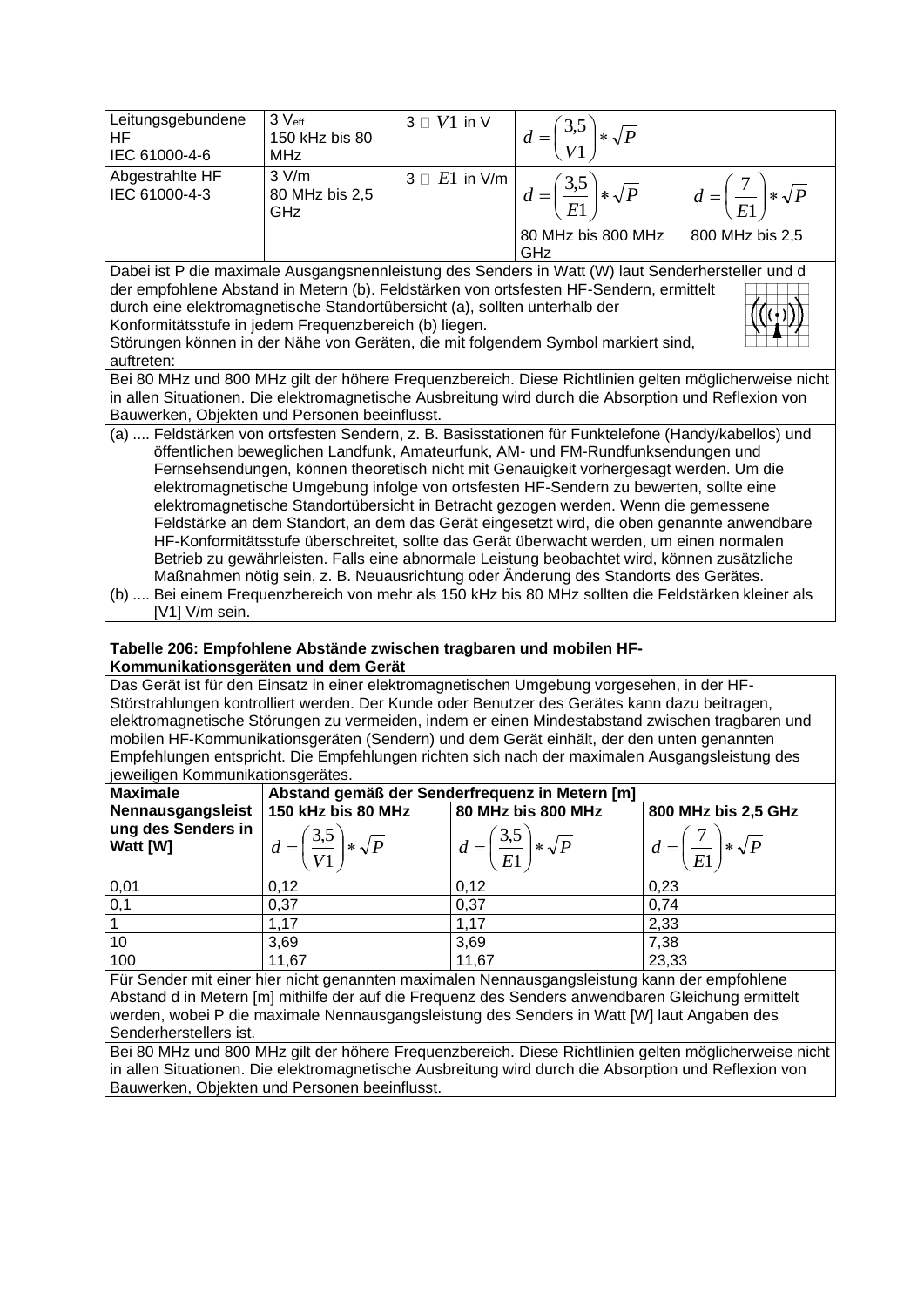# **AUFSTELLEN UND ANSCHLIESSEN**

Die einzelnen Systemelemente aus der Verpackung nehmen und auf eine ausreichend große horizontale Fläche stellen.

Das Gerät darf nur mit der vorgeschriebenen Netzspannung betrieben werden. Schließen Sie das Gerät nur an Steckdosen mit Schutzerde an!

Lüftungsschlitze freihalten!

## **Die Kaltlichtquelle darf am Stromnetz nur mit dem mitgelieferten Schaltnetzteil betrieben werden!**

Stecken Sie das Netzteil mittels Hohlstecker (9) an die Buchse der Kaltlichtleuchte (6), und versorgen Sie das Desktopnetzteil mit Netzspannung. Wenn nötig, verwenden Sie die ESD Buchse (5) zum Potentialausgleich.

Die Verbindung von ESD-Buchse zum Lichtleiter (über den Lichtleiteranschluß) ist niederohmig. Um den Stromfluß im Fehlerfall zu begrenzen, und so Anwender und Ausrüstung zu schützen, kann es nötig sein, einen zusätzlichen Schutzwiderstand in der ESD-Anschlußleitung vorzusehen.

Stecken Sie nun das benötigte faseroptische Produkt, wie z.B. Ringlicht, Schwanenhals oder Durchlicht an den Lichtleiteranschluss (4).

Blicken Sie niemals in das Leuchtmittel oder in das Lichtleiterende, da Sie sonst Augenverletzungen riskieren.

## **Einbau des optionalen Gegengewichtes (nur bei F1(R) möglich, nicht bei F2)**



Bei Arbeiten mit Schwanenhälsen kann ein Gegengewicht erforderlich sein, welches separat erhältlich ist. Lösen Sie für die Montage des Gewichtes die beiden Schrauben der Abdeckung an der Geräteunterseite und entfernen Sie den Deckel (Bewahren Sie den Deckel für später auf). Führen Sie vorsichtig das Gewicht ein und befestigen es mit den selben Schrauben wieder.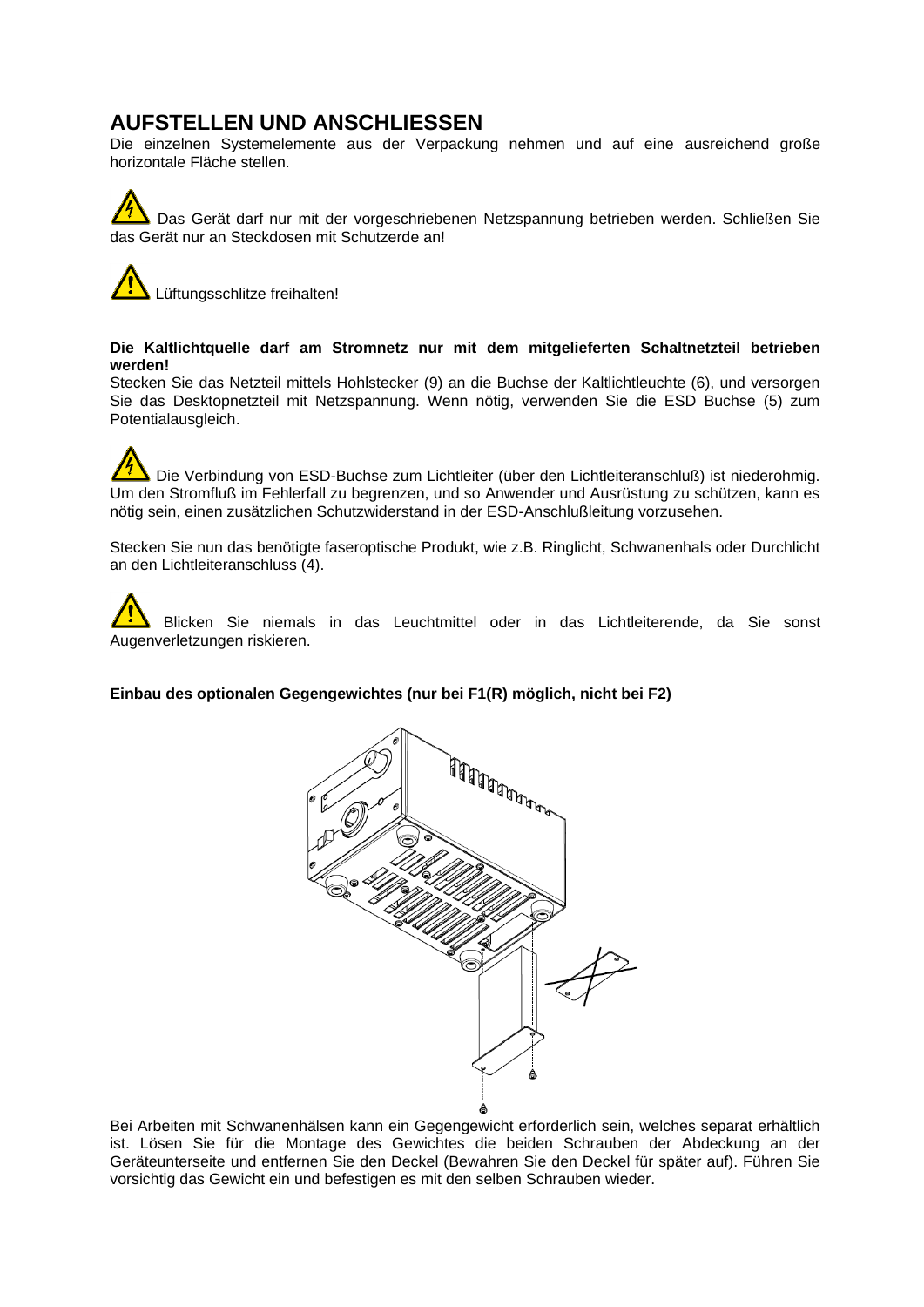# **BEDIENUNG UND BETRIEB**

Schalten Sie die LED-Kaltlichtleuchte am Schalter (10) ein.

Nach einem kurzen Selbsttest, der durch langsames blinken der beiden Kontroll-LEDs (1 und 2) angezeigt wird, ist die Kaltlichtquelle betriebsbereit. Dieser Status wird durch konstantes Leuchten der grünen LED (1) dargestellt.

## **Helligkeitsregelung**

Durch drehen des Drehknopfes (3) kann die Helligkeit variiert werden. Beachten Sie dabei, dass bei zunehmender Helligkeit die Lebensdauer sinkt. Arbeiten Sie daher immer nur mit der Helligkeit, die Sie auch wirklich benötigen.

An einer Skala kann man die aktuelle Helligkeitseinstellung ablesen, die auch bei Abschaltung des Gerätes beibehalten wird und bei der nächsten Inbetriebnahme des Gerätes somit wieder zur Verfügung steht.

## **Temperaturüberwachung**

Sollte durch umweltbedingte Einflüsse oder einem nicht idealen Aufstellungsort eine für das Gerät zu hohe Umgebungs- und somit Betriebstemperatur auftreten, werden Sie mittels der roten LED (2) informiert. Dies geschieht in folgenden Schritten:

Betriebstemperatur nähert sich dem zulässigen Grenzbereich: Rote LED (2) an der Frontseite beginnt zu pulsen. Ist es möglich durch geeignete Maßnahmen die Umgebungstemperatur zu senken, erlischt die LED.

Wird dieser Hinweis vom Anwender übersehen, wechselt die LED in ein langsames Blinken und die Helligkeit der Kaltlichtquelle wird um ca. 30% reduziert. Dies ermöglicht dem Anwender ein Fortsetzen seiner Tätigkeit bei gleichzeitiger Abkühlung des Geräts. Kann durch diese Maßnahme die spezifizierte Betriebstemperatur erreicht werden, erlischt die Kontrolle LED (2) und die volle Leistung der LED-Kaltlichtquelle wird wieder hergestellt.

Sollten beide Maßnahmen übersehen werden bzw. die Abkühlung nicht ausreichen, schaltet das Gerät bis zum Erreichen der zulässigen Betriebstemperatur ab. Die rote Kontroll-LED (2) leuchtet.

### **Fehlermeldung**

Wenn eine oder beide Kontroll-LEDs (1 und 2) während des Betriebes schnell blinken, handelt es sich um einen Defekt am Gerät. In diesem Fall, trennen sie die Netzverbindung des Gerätes, lassen das Gerät abkühlen und führen einen Neustart durch.

Sollte das Problem damit nicht behoben sein und eine oder beide LEDs erneut schnell blinken, nehmen Sie bitte das Gerät außer Betrieb und kontaktieren Sie Ihre Serviceeinrichtung oder Ihren Händler.

Öffnen Sie niemals das Gerät oder deren Komponenten.

# **Lebensdauer**

LED-Chips besitzen eine typische Lebensdauer von über 100.000 Stunden. Die tatsächliche Lebensdauer hängt allerdings erheblich von der Umgebungstemperatur und vom Betriebsstrom der LEDs ab. Ein höherer Betriebsstrom erzeugt zwar mehr Licht, aber auch mehr Wärme, was wiederum zu einer Verkürzung der Lebensdauer der LEDs führt.

Grundsätzlich nimmt bei LEDs auch die Helligkeit über die Lebensdauer ab.

Um die Lebensdauer der LEDs zu erhöhen, sollte daher immer nur die tatsächlich benötigte Helligkeit eingestellt werden. So kann die Lebensdauer bis über 50.000 Stunden betragen.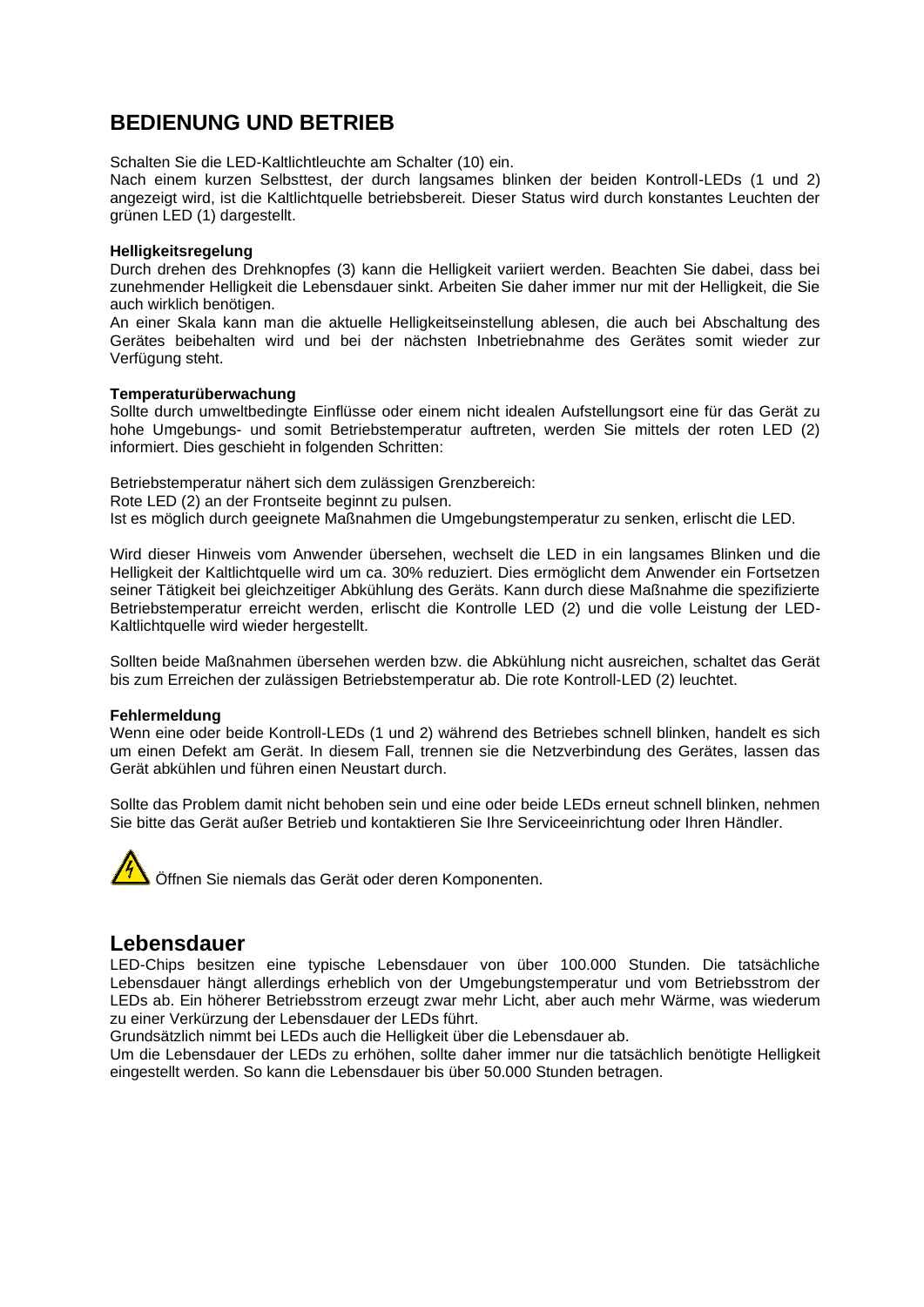| <b>LED-Status</b>                  |  | J<br>Betriebsstatus des Gerätes                                                       |                                                                                                                                                    |  |
|------------------------------------|--|---------------------------------------------------------------------------------------|----------------------------------------------------------------------------------------------------------------------------------------------------|--|
| LED- Zustand/Leuchtverhalten       |  | <b>GRÜN</b><br><b>POWER</b>                                                           | <b>ROT</b><br>TEMP.                                                                                                                                |  |
| Inaktiv                            |  | Gerät ist von der Stromversorgung getrennt und somit inaktiv.                         |                                                                                                                                                    |  |
|                                    |  | Gerät ist ausgeschaltet                                                               | Gerät arbeitet innerhalb der zulässigen<br>Betriebstemperatur.                                                                                     |  |
| Aktiv                              |  | Gerät ist aktiv                                                                       | Gerät ist überhitzt und schaltet bis zur<br>Abkühlung auf die spezifizierte<br>Betriebstemperatur ab.                                              |  |
| <b>Schnelles</b><br><b>Blinken</b> |  | Fehlermeldung, Funktionsstörung                                                       | Fehlermeldung, Funktionsstörung                                                                                                                    |  |
| Langsames                          |  | Blinken im Zuge des Selbsttests bei Inbetriebnahme des Gerätes.                       |                                                                                                                                                    |  |
| <b>Blinken</b>                     |  | Spannung Unter- oder<br>Überversorgung.<br>(Nur mitgeliefertes Netzteil<br>verwenden) | Lichtleistung des Gerätes wird um ca.<br>30% reduziert um eine Abkühlung auf<br>die zulässige Betriebstemperatur zu<br>erreichen (Vorwarnstufe 2). |  |
| Pulsen                             |  |                                                                                       | Betriebstemperatur nähert sich dem<br>zulässigen Grenzbereich (Vor-<br>warnstufe).                                                                 |  |

# **Übersicht der LED-Kontrollanzeigen**

Die Entwicklung dieses Produktes ist einer laufenden Weiterentwicklung unterworfen. Obwohl wir uns bemühen, diese Bedienungsanleitung auf dem aktuellsten Stand zu halten, behalten wir uns vor, Gerätedaten jederzeit ohne vorherige Ankündigung zu ändern. Die Erstellung der Bedienungsanleitung erfolgt vorbehaltlich Irrtümern und Druckfehlern.